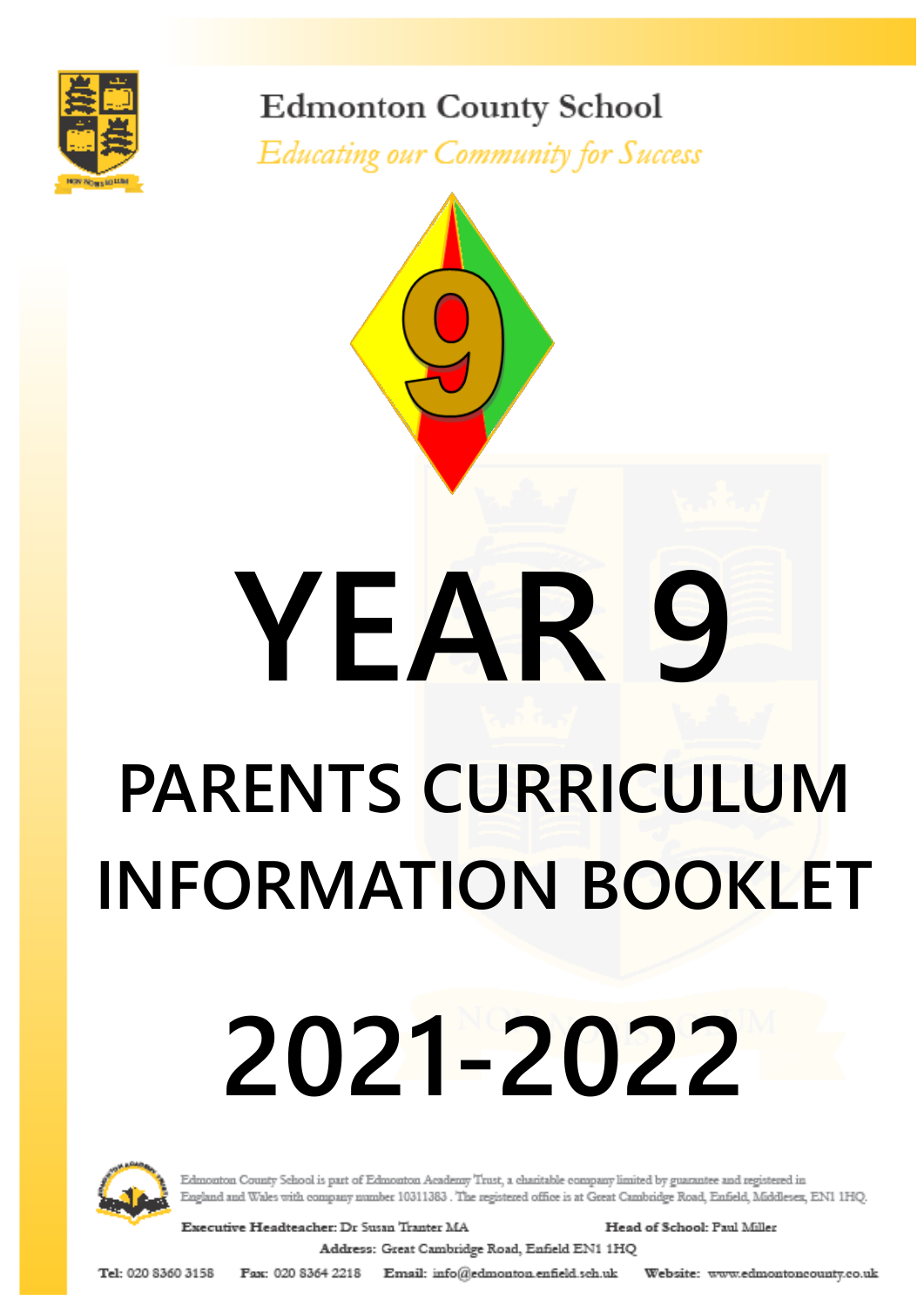

# **Edmonton County School Educating our Community for Success**

Dear Parent/Guardian,

This is the start of a very important phase in your son or daughter's education. Year 9 students will be undertaking challenging new courses, thinking about their future education and career paths and the transition to Year 10 and Year 11.

It is essential that parents and carers are fully informed of the demands of courses on students. We aim to provide your child with specialised support and guidance that will ensure your child's success at Edmonton County School.

The Year 9 team consists of a Progress Lead and a Student Manager on each campus (non-teaching Support Staff) who along with your child's Form Tutor are your first port of call.

If your child encounters any issues within school they must inform the Student Manager and their Form Tutor so next steps can be taken.

The Year 9 Progress Lead is the pastoral leader and their role is to ensure that your child is reaching their potential in all subjects and if they are not, appropriate interventions are put into place to ensure the achievement and progress of your child is not affected.

The Year 9 Progress Lead works alongside the Assistant Headteacher assigned to the year group and together they ensure your child is given the right opportunities and experiences to flourish during Year 9 and transition into Years 10 and 11.

Year 9 is an incredibly busy year and effective communication is key to ensure we all support one another.

It is essential that your child attends school every day and is punctual to school and all lessons. If your child is unwell they must catch up on any work that is missed.

We ask that you check your child's learning journal regularly and use Show My Homework to support their home learning. You must encourage your child to be independent and submit all homework on time. Your child will be provided with detailed curriculum plans which inform you of all units of study and what will be covered.

We encourage you and your child to attend Parents Evenings, Curriculum Evenings and Academic Review Days to ensure that we are all up to speed with the progress your child is making.

We know your child will succeed at our school and hope you find the details in this booklet useful.

Staff to contact are listed on the next page .

Thank you.

# **Assistant Headteacher – Head of KS4 Assistant Headteacher - Head of KS4**

## **Cambridge Campus Bury Campus Bury Campus**

**Ms N Younes Mr G Delbourgo** 

Edmonton County Sehool is part of Edmonton Academy Trust, a charitable company limited by guarantee and registered in England and Wales with company mumber 10311383 . The registered office is at Great Cambridge Road, Enfield, Middlesex, ENI 1HQ.

# Executive Headteacher: Dr Susan Tranter MA

# Head of School: Paul Miller

Address: Great Cambridge Road, Enfield EN1 1HQ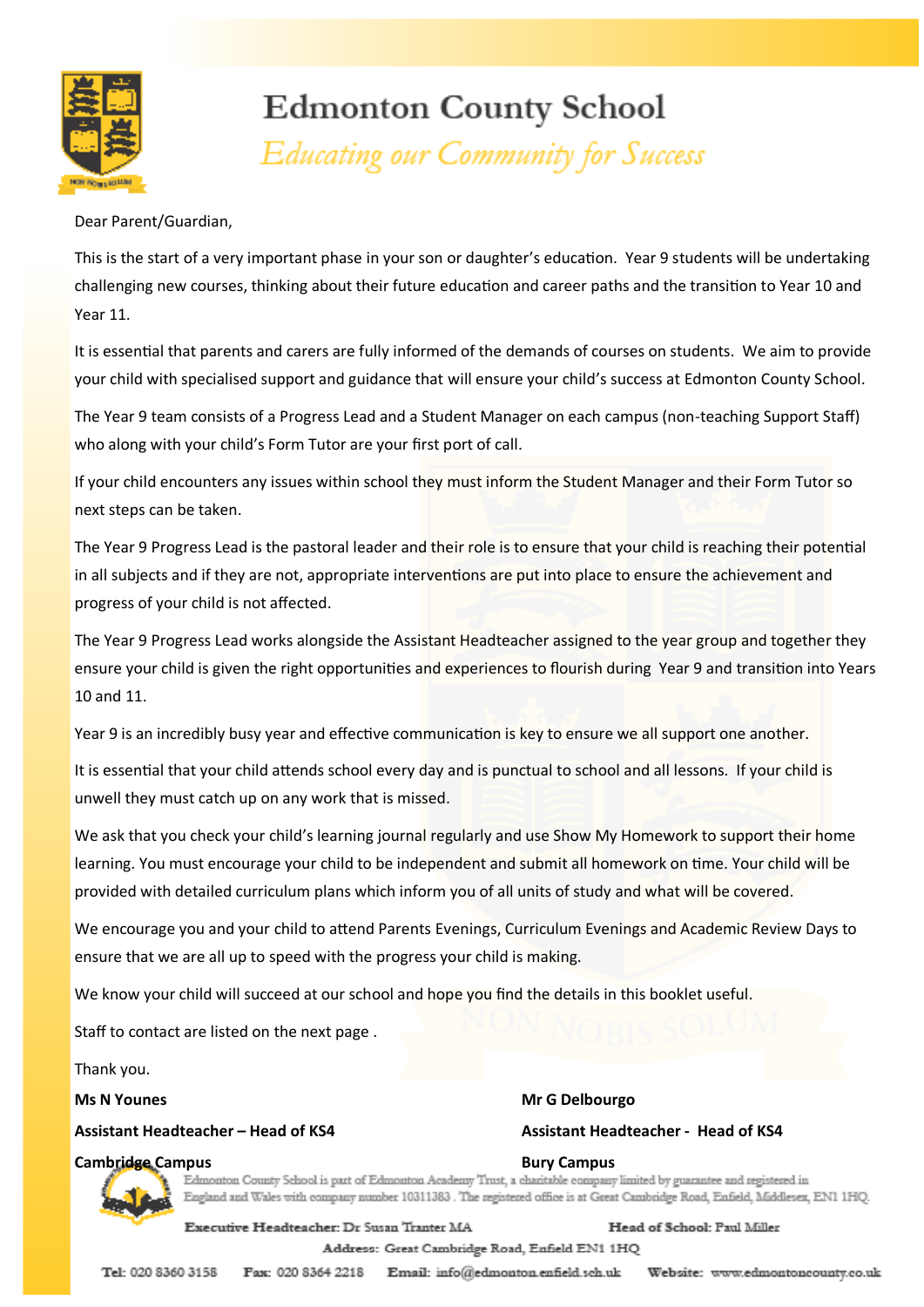

# **Edmonton County School**

**Educating our Community for Success** 

# **Year 9 Progress Leads Year 9 Student Managers**

| Bury Campus –      | Mr W Grisedale |
|--------------------|----------------|
| Cambridge Campus – | Ms G Devi Rai  |

# **Mr Y Sumaili**

Mrs N Panayides

# **Form Tutors:**

| Form<br>Group  | <b>Bury</b>    | Cambridge                 |
|----------------|----------------|---------------------------|
| Τ1             | Mr O Ogidi     | <b>Miss A Carew</b>       |
| T <sub>2</sub> | Ms M Zargarian | Mr R Fawehinwi            |
| T <sub>3</sub> | Mr F Blankson  | Ms S Penrose-Britton      |
| T <sub>4</sub> | Miss J Tay     | <b>Miss L Haralambous</b> |
| T5             | Mr E Oktay     | Mr T Jeffrey              |





Edmonton County Selsool is part of Edmonton Academy Trust, a charitable company limited by guarantee and registered in<br>England and Wales with company number 10311383 . The registered office is at Great Cambridge Road, Enfi

Executive Headteacher: Dr Susan Tranter MA Address: Great Cambridge Road, Enfield EN1 1HQ

Head of School: Paul Miller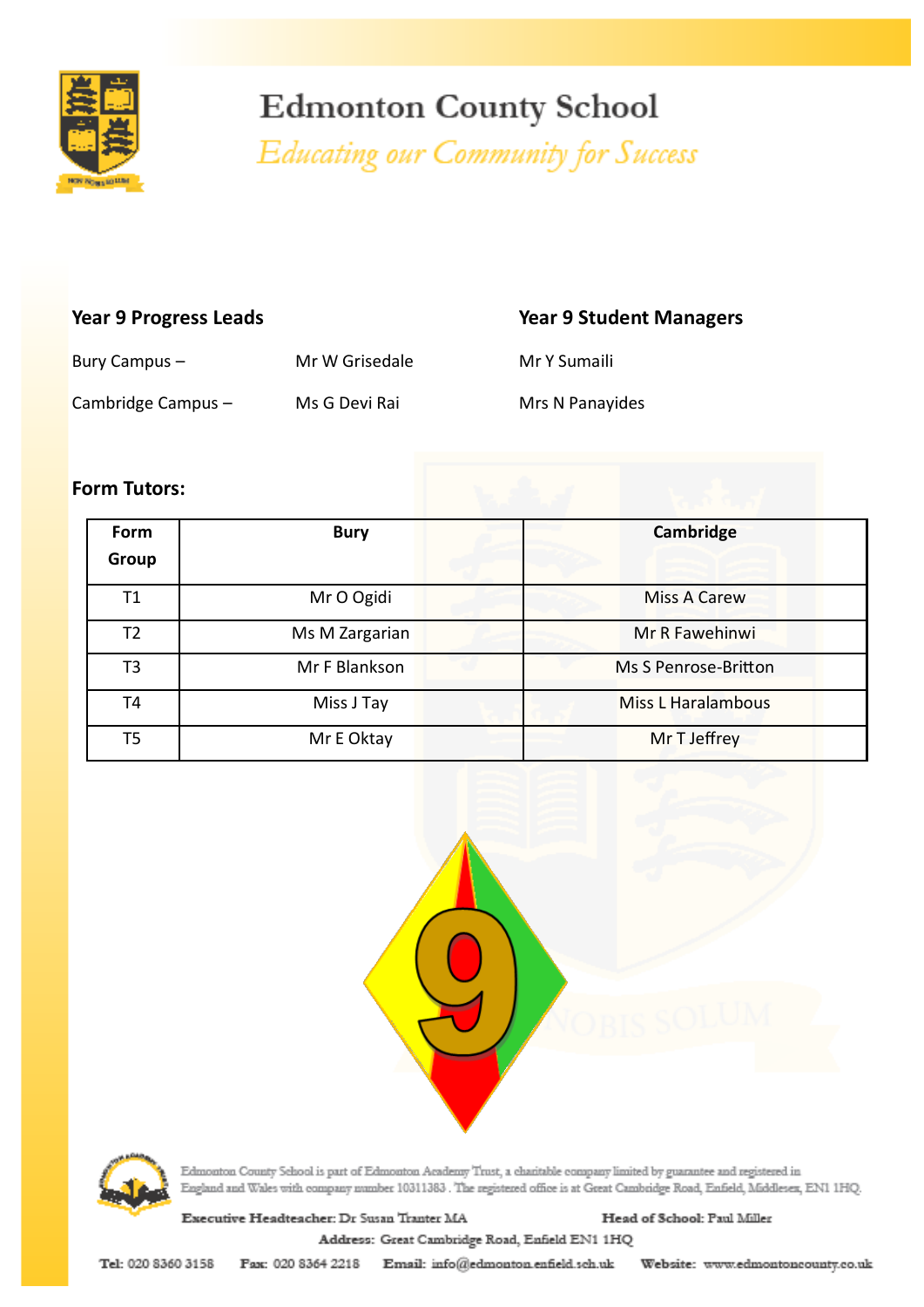

# **Edmonton County School**

Educating our Community for Success

September 2021 Show My Homework



# The world's No. 1 online homework solution

# **Recording, Tracking and Monitoring Homework at Edmonton County School**

Dear Parents/Carers,

At Edmonton County School we use **Show My Homework**, an online tool to help you keep track of your child's homework. Show My Homework will allow you to see the details of the tasks your child has been set, as well as their submission status and grades. Key features of the Show My Homework service are:

- 24/7 access
- View quality and quantity of homework
- **•** Translation into over 50 languages
- Free apps available for iPhone, iPad, iPod Touch and Android devices
- Automated notifications before homework is due

Simply visit **[www.edmontoncounty.co.uk](http://www.edmontoncounty.co.uk)** and click on the **Show My Homework** logo to view our school's live homework calendar and log in. Please note that it is always possible to find any piece of homework on the Show My Homework website *without logging in*, by clicking the link on the school website and using the filters to find the relevant class, subject and task.

We believe that the Show My Homework service provides parents with a deeper insight into the homework your child receives. More importantly, we hope that it will improve your child's organisation, time-management and help them to keep on top of their workload.

If you, or your child, have any questions about the service, please do not hesitate to get in touch with the team at Show My Homework, who are always happy to help. Just email [help@showmyhomework.co.uk o](mailto:help@showmyhomework.co.uk)r call 020 7197 9550. If you would like to get in touch with the school or provide feedback, please contact me via the email address below.

I hope you find Show My Homework a useful way of working with the school to support your child in making the best progress possible. Thank you for your support.

Yours sincerely,

**Mr P Miller Head of School**  [pmiller@edact.org.uk](mailto:pmiller@edmonton.enfield.sch.uk)



Edmonton County School is part of Edmonton Academy Trust, a charitable company limited by guarantee and registered in England and Wales with company number 10311383 . The registered office is at Great Cambridge Road, Enfield, Middlesex, EN1 1HQ.

Executive Headteacher: Dr Susan Tranter MA Address: Great Cambridge Road, Enfield EN1 1HQ

Head of School: Paul Miller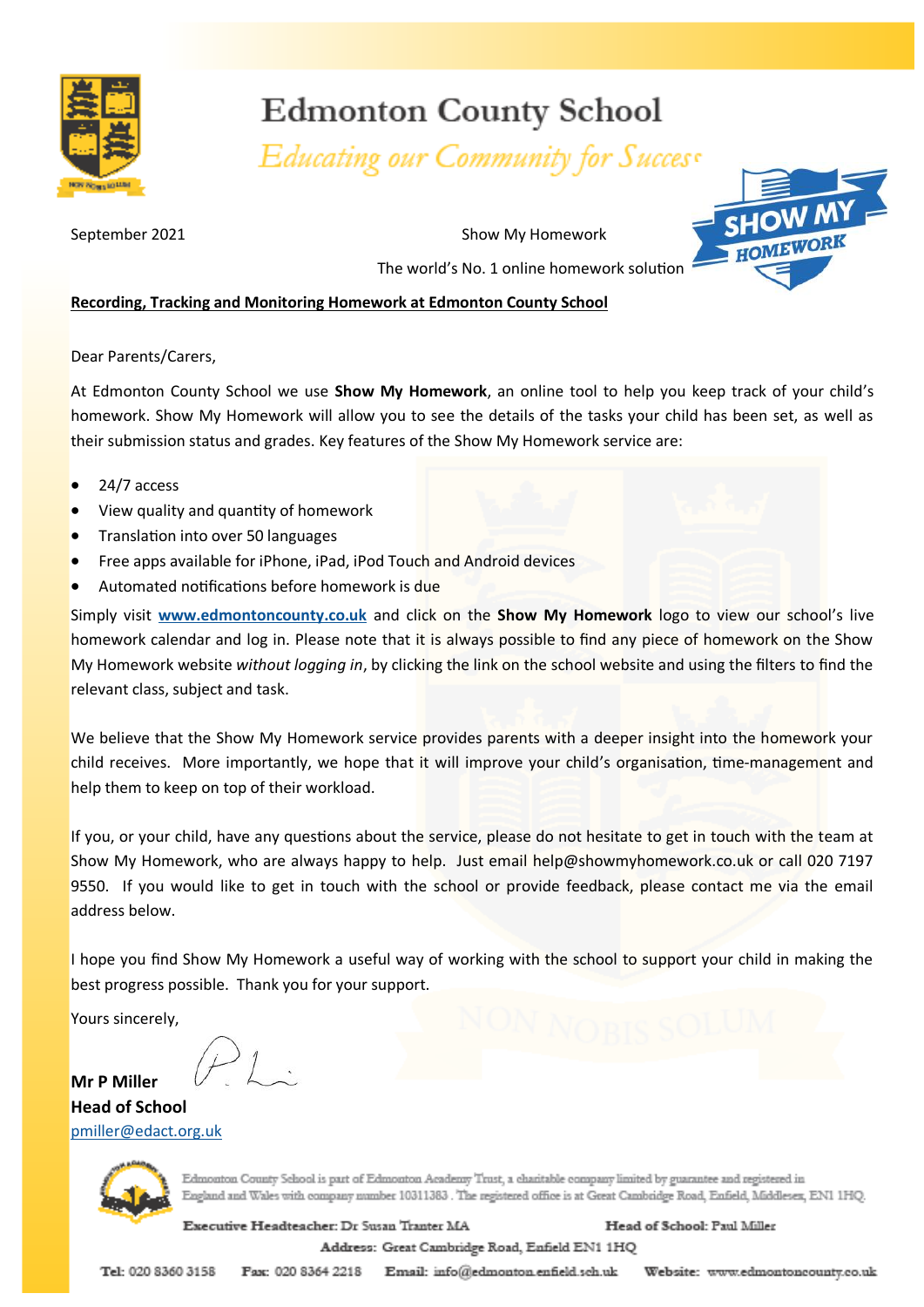# **Year 9 Independent Learning Timetable 2021 - 2022**  Year 9 Independent Learning Timetable 2021 - 2022

library is open before and after school. If a student does not have a subject on the day they are due to do that subject homework will library is open before and after school. If a student does not have a subject on the day they are due to do that subject home work will Year 9 students should do at least **2 hours a night (40 minutes per subject),** the time spent each day may vary depending upon work Year 9 students should do at least 2 hours a night (40 minutes per subject), the time spent each day may vary depending upon work load. Students need a quiet area with a desk at which to do their independent learning, if this is not available at home the school load. Students need a quiet area with a desk at which to do their independent learning, if this is not available at home the school be set in the lesson before. be set in the lesson before.

Independent Learning is not limited to formal homework set by a subject teacher but should also include answering questions in Independent Learning is not limited to formal homework set by a subject teacher but should also include answering questions in subject workbooks and recap and revision activities. subject workbooks and recap and revision activities.

|                     | <b>Monday</b>                                 | Tuesday                                          | Wednesday                                 | Thursday                                       | Friday                                            |
|---------------------|-----------------------------------------------|--------------------------------------------------|-------------------------------------------|------------------------------------------------|---------------------------------------------------|
| Campus<br>Bury      | Physics (Triple only)<br>Option B2<br>English | Geography/History<br><u>ក</u><br>Maths<br>Option | Science/Chemistry<br>Option B1<br>English | Geography/History<br>Science/Biology<br>Maths  | Religion & Life<br>Option B2                      |
| Cambridge<br>Campus | Science/Chemistry<br>Option C2<br>Maths       | Biology (Triple only)<br>English                 | Geography/History<br>Option C2<br>Maths   | Science/Physics<br><b>Option C1</b><br>English | Geography/History<br>Religion & Life<br>Option C1 |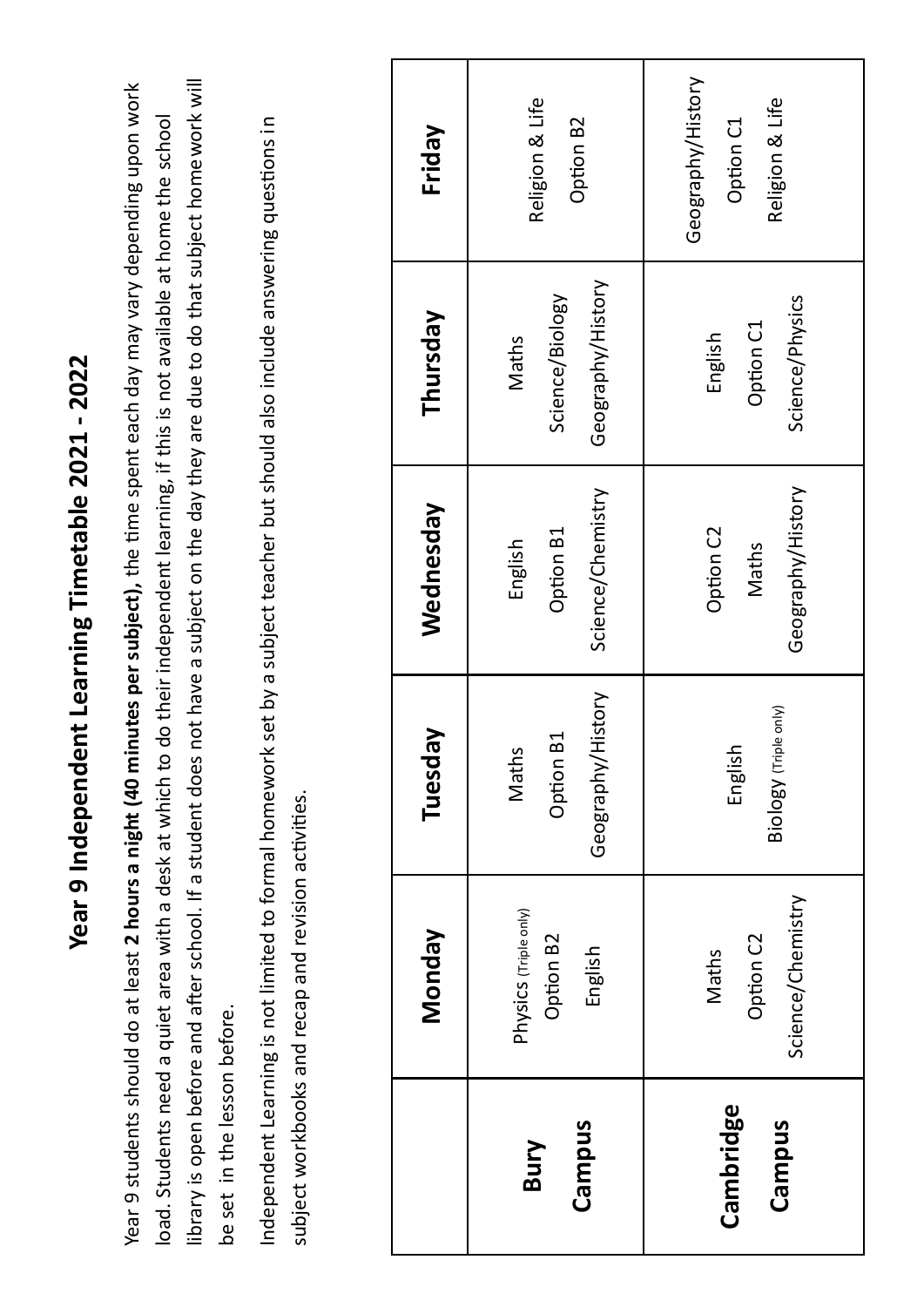|                                                                                                                                            | Faculty | Group<br>Year | Subject                                                | Exam Board                                                                      | Type of Assessment                                                                                            |                                                                                                                                                                                                                                                                                                                                                                                                                                                                              | Key Assessment Dates                                                                                                                                   |
|--------------------------------------------------------------------------------------------------------------------------------------------|---------|---------------|--------------------------------------------------------|---------------------------------------------------------------------------------|---------------------------------------------------------------------------------------------------------------|------------------------------------------------------------------------------------------------------------------------------------------------------------------------------------------------------------------------------------------------------------------------------------------------------------------------------------------------------------------------------------------------------------------------------------------------------------------------------|--------------------------------------------------------------------------------------------------------------------------------------------------------|
|                                                                                                                                            | English | Ō             | English Language<br>Literature and<br>English<br>GCSES | AQA                                                                             | Students will complete a core task<br>cover of their exercise book.<br>classroom teacher.<br>during the year. | conducted in class and will be marked by the<br>work. This will be formatively marked by the<br>approximately half way through each unit of<br>Students will be assessed at the end of each<br>reading, writing and speaking and listening<br>'student tracker sheet' stuck into the front<br>Students will be assessed for their skills in<br>Students will track their progress on the<br>unit of work. These assessments will be<br>teacher and redrafted by the student. | Core task: midway through each unit of work.<br>End of unit assessments: usually in the final<br>PPE1: usually sat in June.<br>week of each half term. |
| Curriculum Information                                                                                                                     |         |               |                                                        |                                                                                 |                                                                                                               |                                                                                                                                                                                                                                                                                                                                                                                                                                                                              |                                                                                                                                                        |
| Year 9 English ethos                                                                                                                       |         |               |                                                        |                                                                                 | Half term 1: Blood Brothers                                                                                   |                                                                                                                                                                                                                                                                                                                                                                                                                                                                              |                                                                                                                                                        |
| Year 9 will equip students with the skills they need to be successful in                                                                   |         |               |                                                        |                                                                                 | Half term 2: Writing a review                                                                                 |                                                                                                                                                                                                                                                                                                                                                                                                                                                                              |                                                                                                                                                        |
| GCSE English Language and GCSE English Literature. Students will be expected                                                               |         |               |                                                        |                                                                                 |                                                                                                               | Half term 3: The Merchant of Venice                                                                                                                                                                                                                                                                                                                                                                                                                                          |                                                                                                                                                        |
| to engage with increasingly complextexts (including a selection of poetry which                                                            |         |               |                                                        |                                                                                 | Half term 4: Travel writing                                                                                   |                                                                                                                                                                                                                                                                                                                                                                                                                                                                              |                                                                                                                                                        |
| will be assessed in their final GCSE English Literature exam) and write with I                                                             |         |               |                                                        |                                                                                 |                                                                                                               | Half term 5: GCSE Poetry anthology                                                                                                                                                                                                                                                                                                                                                                                                                                           |                                                                                                                                                        |
| increasing confidence and sophistication.                                                                                                  |         |               |                                                        |                                                                                 |                                                                                                               | Half term 6: End of Year exams and speeches that change the world                                                                                                                                                                                                                                                                                                                                                                                                            |                                                                                                                                                        |
| Recommended Resources                                                                                                                      |         |               | Homework Frequency                                     |                                                                                 |                                                                                                               | Homework/Independent Study Expectations                                                                                                                                                                                                                                                                                                                                                                                                                                      |                                                                                                                                                        |
| Students are encouraged to read widely (novels, biographies,                                                                               |         |               |                                                        | Homework is set weekly and should take                                          |                                                                                                               |                                                                                                                                                                                                                                                                                                                                                                                                                                                                              | All homework should be completed on time and to a high standard.                                                                                       |
| plays, poetry, travel writing, good quality newspapers). Please<br>talk to your child about their reading.                                 |         |               | complete.                                              | students approximately 60 minutes to                                            |                                                                                                               | grammar and punctuation (SPaG) skills. Advice here:                                                                                                                                                                                                                                                                                                                                                                                                                          | Students should also work independently on developing their spelling,                                                                                  |
| Many useful study resources and recommendations can be<br>found on the following websites:                                                 |         |               |                                                        | Homework' link on our school's website.<br>Homework is recorded on the 'Show my |                                                                                                               | http://www.bbc.co.uk/skillswise/english                                                                                                                                                                                                                                                                                                                                                                                                                                      |                                                                                                                                                        |
| http://www.bbc.co.uk/education/subjects/zckw2hv<br>http://www.bbc.co.uk/education/subjects/zr9d7ty<br>https://www.bl.uk/discover-and-learn |         |               | site.                                                  | Some tasks may be set on the GCSE Pod                                           |                                                                                                               | find book recommendations here:                                                                                                                                                                                                                                                                                                                                                                                                                                              | Students should be reading high quality fiction and non-fiction texts on a<br>regular basis. They should aim to read for 30 minutes every day and can  |
|                                                                                                                                            |         |               |                                                        |                                                                                 |                                                                                                               | http://www.booktrust.org.uk/books/teenagers/                                                                                                                                                                                                                                                                                                                                                                                                                                 | http://www.englishbiz.co.uk/downloads/englishbizreadinglist.pdf                                                                                        |
| <b>Head of Faculty</b>                                                                                                                     |         |               | KS4 Coordinator                                        |                                                                                 |                                                                                                               | Extra-Curricular Opportunities                                                                                                                                                                                                                                                                                                                                                                                                                                               |                                                                                                                                                        |
| cflack@edact.org.uk<br>Mrs C Flack                                                                                                         |         |               | acarew@edact.<br>Ms A Carew                            | arg.uk                                                                          |                                                                                                               | with the school library).                                                                                                                                                                                                                                                                                                                                                                                                                                                    | Students can take part in writing competitions (organised in conjunction                                                                               |
|                                                                                                                                            |         |               |                                                        |                                                                                 |                                                                                                               |                                                                                                                                                                                                                                                                                                                                                                                                                                                                              | Students may also have the opportunity to go on a theatre trip.                                                                                        |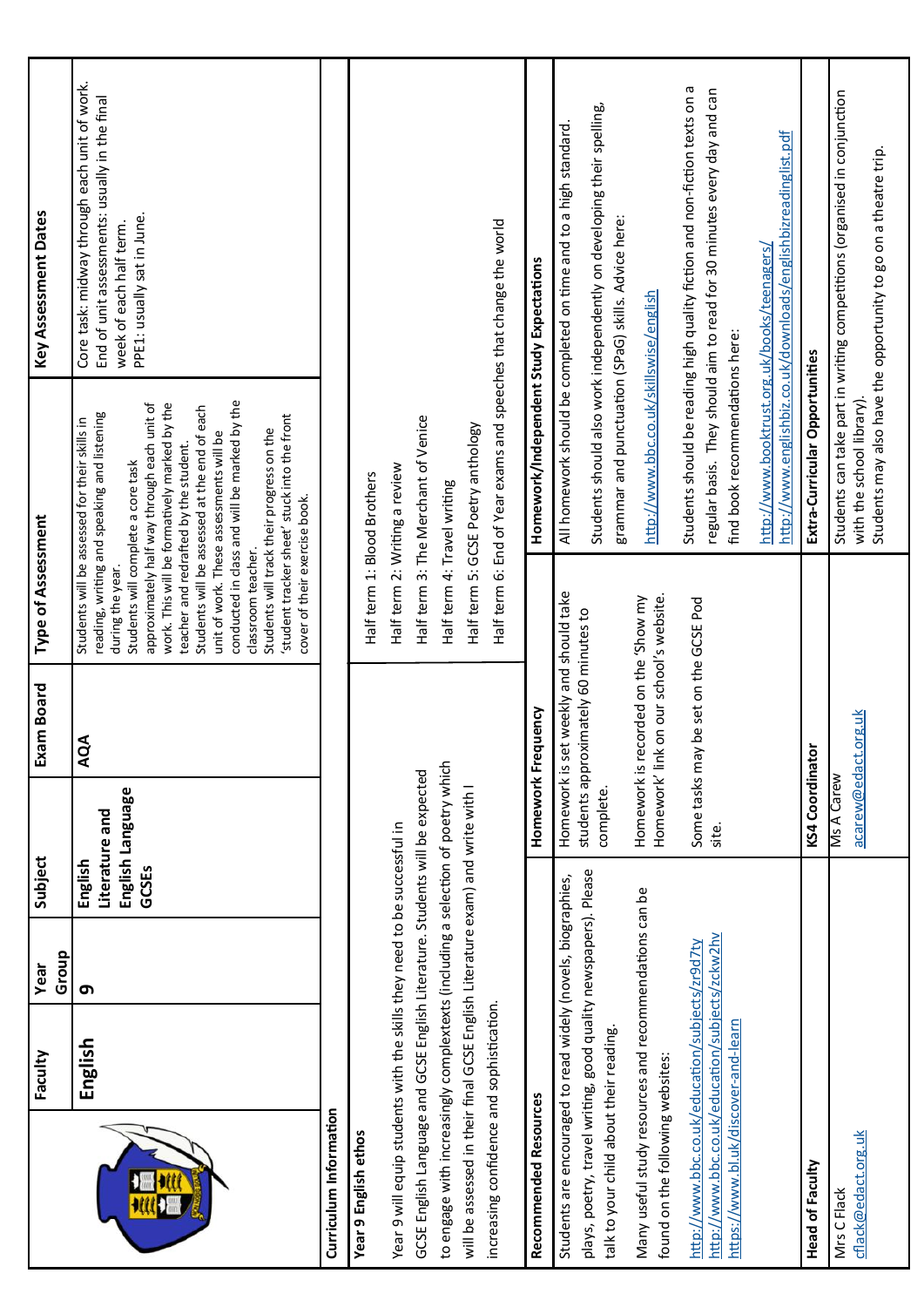|                                                | Faculty    | <b>Year Group</b> | Subject                  | Exam Board                                                                              | Type of Assessment                              |                                                                                                                                               | Key Assessment Dates |
|------------------------------------------------|------------|-------------------|--------------------------|-----------------------------------------------------------------------------------------|-------------------------------------------------|-----------------------------------------------------------------------------------------------------------------------------------------------|----------------------|
| Enterprise Faculty                             | Enterprise | ෨                 | Science<br>Computer      | EAQA                                                                                    | AQA GCSE Computer Science 8525<br>specification | and covers the topics taught in Year 9. These<br>topics will include sections 3.1 & 3.2 of the<br>6 topic tests. These are completed in class | See school website   |
| Curriculum Information                         |            |                   |                          |                                                                                         |                                                 |                                                                                                                                               |                      |
| <u>Autumn Term</u>                             |            |                   | <u>Spring Term</u>       |                                                                                         |                                                 | <u>Summer Term</u>                                                                                                                            |                      |
| Algorithms, decomposition, and abstraction     |            |                   | Searching algorithms     |                                                                                         |                                                 | Students will complete a mini coursework<br>⇑                                                                                                 |                      |
| Pattern recognition                            |            |                   | Sorting algorithms       |                                                                                         |                                                 | project to allow them to become familiar                                                                                                      |                      |
| Problem solving pseudocodes and flowcharts     |            |                   | File handling            |                                                                                         |                                                 | with the requirements for paper 1                                                                                                             |                      |
| <b>IPOS</b>                                    |            |                   | String manipulation      |                                                                                         |                                                 | written assessment                                                                                                                            |                      |
| Trace tables                                   |            |                   |                          | andom number generation                                                                 |                                                 | Number bases<br>⇑                                                                                                                             |                      |
| Data types                                     |            |                   | Procedures and functions |                                                                                         |                                                 | Binary conversion                                                                                                                             |                      |
| Variables and constants                        |            |                   | cope of variables        |                                                                                         |                                                 | Binary arithmetic                                                                                                                             |                      |
| Selection and nested selection                 |            |                   | tructured programming    |                                                                                         |                                                 | Units of information                                                                                                                          |                      |
| Iteration - for/while loops/repeat until       |            |                   | alidation                |                                                                                         |                                                 | Character encoding                                                                                                                            |                      |
| Arithmetic, relational, and Boolean operations |            |                   | uthentication            |                                                                                         |                                                 | Representing sound                                                                                                                            |                      |
| Arrays                                         |            |                   | Testing                  |                                                                                         |                                                 | Representing images                                                                                                                           |                      |
| Records                                        |            |                   |                          | Classification of programming languages                                                 |                                                 | Data compression                                                                                                                              |                      |
| Recommended Resources                          |            |                   | Homework Frequency       |                                                                                         |                                                 | Homework/Independent Study Expectations                                                                                                       |                      |
| AQA GCSE Computer Science Student Book         |            |                   |                          |                                                                                         |                                                 |                                                                                                                                               |                      |
| https://www.codecademy.com                     |            |                   |                          | Homework is set weekly, and should take Students<br>between 30 & 60 minutes to complete |                                                 | All homework completed on time and to a                                                                                                       |                      |
| https://www.python.org,                        |            |                   |                          |                                                                                         |                                                 | high standard                                                                                                                                 |                      |
| https://www.practicepython.org/                |            |                   |                          | Homework will be placed on Show My Homework.                                            |                                                 |                                                                                                                                               |                      |
|                                                |            |                   |                          |                                                                                         |                                                 | Students are expected to use Snakify and                                                                                                      |                      |
| https://www.bbc.co.uk/bitesize                 |            |                   |                          | Work is recorded in student diaries by Students.                                        |                                                 | practicepython.org resources to develop<br>their programming skills.                                                                          |                      |
| https://app.diagrams.net,                      |            |                   |                          |                                                                                         |                                                 |                                                                                                                                               |                      |
| https://snakify.org/en/                        |            |                   |                          |                                                                                         |                                                 |                                                                                                                                               |                      |
| https://repl.it/languages/python3              |            |                   |                          |                                                                                         |                                                 |                                                                                                                                               |                      |
|                                                |            |                   |                          |                                                                                         |                                                 |                                                                                                                                               |                      |
| Mrs D Lee                                      |            |                   | Bozkurt<br>Ms C          |                                                                                         |                                                 | Please ask you teacher for information about                                                                                                  |                      |
| DLeel@edact.org.uk                             |            |                   | CBozkurt@edact.org.uk    |                                                                                         |                                                 | the Computer Clubs that are run each week.                                                                                                    |                      |
|                                                |            |                   |                          |                                                                                         |                                                 |                                                                                                                                               |                      |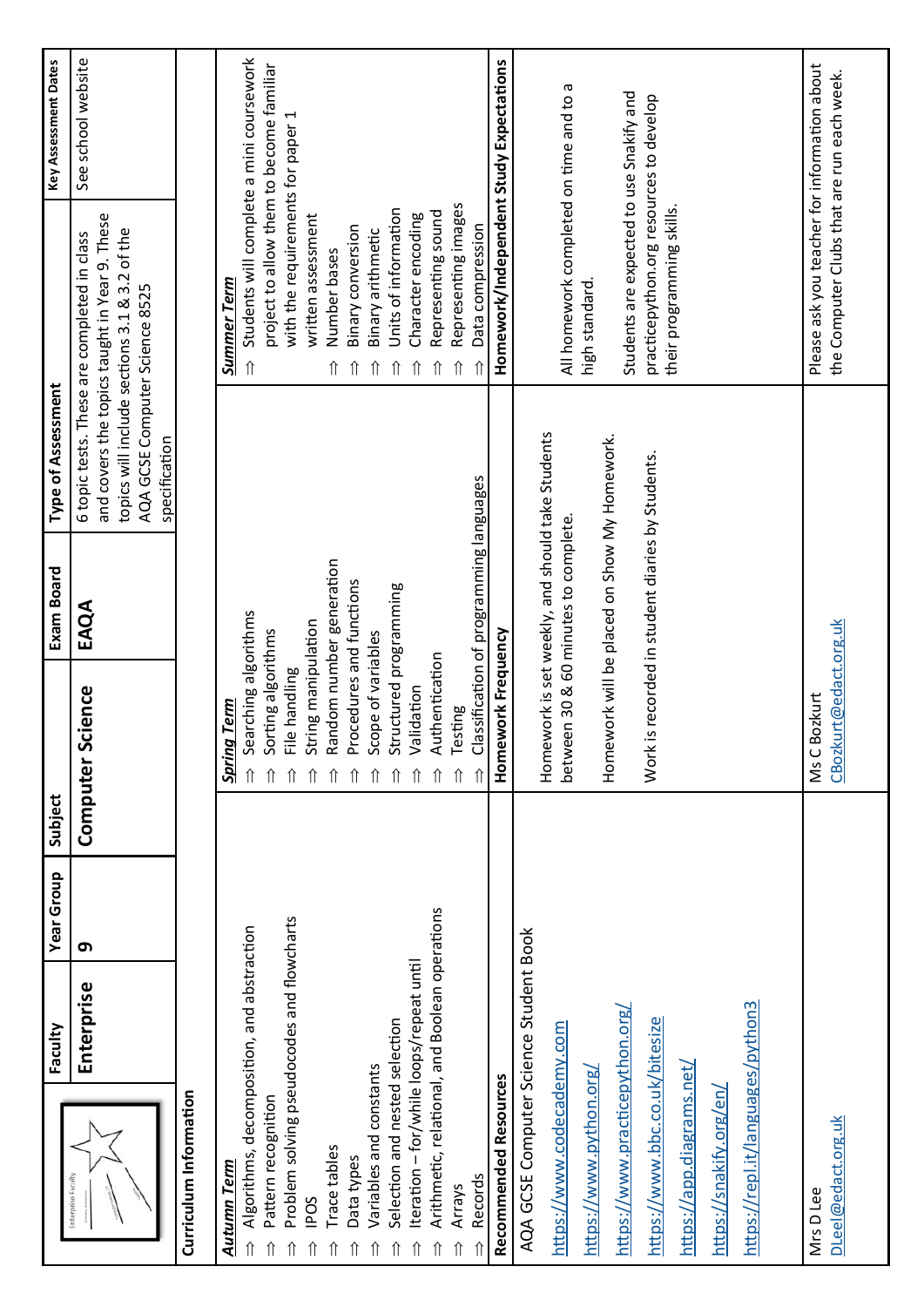| Enterprise Faculty                                                                                                                           | Faculty    | <b>Year Group</b> | Subject         | Exam Board                                                                                                 | Type of Assessment                                                                         |                                                   | <b>Key Assessment</b>                                                 |  |
|----------------------------------------------------------------------------------------------------------------------------------------------|------------|-------------------|-----------------|------------------------------------------------------------------------------------------------------------|--------------------------------------------------------------------------------------------|---------------------------------------------------|-----------------------------------------------------------------------|--|
|                                                                                                                                              |            |                   |                 |                                                                                                            |                                                                                            |                                                   | <b>Dates</b>                                                          |  |
|                                                                                                                                              | Enterprise | თ                 | Hospitality and | <b>WJEC</b>                                                                                                | Unit 1: Written Exam, externally assessed,<br>1 hour 30 minutes, 90 marks (40% of<br>GCSE) |                                                   | See school<br>website                                                 |  |
|                                                                                                                                              |            |                   | Catering        |                                                                                                            | Unit 2: Coursework, internally assessed, 9<br>hour, 120 marks (60% of GCSE)                |                                                   |                                                                       |  |
| Curriculum Information                                                                                                                       |            |                   |                 |                                                                                                            |                                                                                            |                                                   |                                                                       |  |
| <u>Autumn Term</u>                                                                                                                           |            |                   |                 | Spring Term                                                                                                |                                                                                            | <b>Summer Term</b>                                |                                                                       |  |
| Structure of the hospitality and catering course.                                                                                            |            |                   | ⇑               | Job requirements and working conditions in                                                                 |                                                                                            | ⇑                                                 | Personal Safety Law, Food safety                                      |  |
| Food hygiene and safety practices                                                                                                            |            |                   |                 | Hospitality and Catering.                                                                                  |                                                                                            | legislation and regulations.                      |                                                                       |  |
| Establishment in which Hospitality and Catering industries operate,<br>Job roles and responsibilities of different employees in Hospitality. |            |                   | ⇑               | Personal attributes for working in the Hospitality<br>and Catering industry                                |                                                                                            | causes of ill health<br>⇑                         | Food poisoning and food related                                       |  |
| Structure of a hotel set up (front of house and back of house teams) and the<br>standard for rating hospitality and catering industries.     |            |                   | ⇑               | Employment rights and types contracts in<br>Hospitality and Catering                                       |                                                                                            | ⇑                                                 | the Environmental Health Officer.<br>The role and responsibilities of |  |
| Types, sources, and functions of all the nutrients in a diet: Protein, Carbohydrate,<br>⇑                                                    |            |                   | ⇑               | Factors affecting the success of Hospitality and                                                           |                                                                                            | To learn about food safety<br>⇑                   |                                                                       |  |
| Fat, Minerals, Vitamins, Dietary Fibre, and water                                                                                            |            |                   | ⇑               | General rules that needs to be considered when<br>Catering providers.                                      |                                                                                            | legislation.<br>⇑                                 | To understand the common types                                        |  |
|                                                                                                                                              |            |                   |                 | designing a kitchen and the operational activities                                                         |                                                                                            | of food poisoning bacteria                        |                                                                       |  |
|                                                                                                                                              |            |                   |                 | of a kitchen                                                                                               |                                                                                            | ⇑                                                 | Practice coursework-allows                                            |  |
|                                                                                                                                              |            |                   | $\hat{\Pi}$     | Types and uses of industrial Kitchen Equipment                                                             |                                                                                            | demands of GCSE Unit 2.                           | students to get familiar with the                                     |  |
|                                                                                                                                              |            |                   |                 | (large/small/mechanical)                                                                                   |                                                                                            | $\hat{\Pi}$                                       | Revision of Topics/End of year                                        |  |
|                                                                                                                                              |            |                   |                 |                                                                                                            |                                                                                            | exams                                             |                                                                       |  |
|                                                                                                                                              |            |                   |                 |                                                                                                            |                                                                                            |                                                   |                                                                       |  |
| Recommended Resources                                                                                                                        |            |                   |                 | Homework Frequency                                                                                         |                                                                                            | Homework/Independent Study                        |                                                                       |  |
| WJEC Hospitality and Catering for GCSE                                                                                                       |            |                   |                 |                                                                                                            |                                                                                            | Expectations                                      |                                                                       |  |
| Authors: Housley Jacqui, Gardiner Judy                                                                                                       |            |                   |                 | Homework is set weekly, and should take Students                                                           |                                                                                            |                                                   | All homework completed on time and                                    |  |
| ISBN-: 9780340986820                                                                                                                         |            |                   |                 | between 30 & 60 minutes to complete. Homework                                                              |                                                                                            | to a high standard.                               |                                                                       |  |
|                                                                                                                                              |            |                   |                 | will be placed on Show My Homework. Work is                                                                |                                                                                            | Exemplar coursework materials are                 |                                                                       |  |
| My Revision Notes WJEC GCSE Hospitality and Catering<br>Author: Judy Gardiner                                                                |            |                   |                 | will also be expected to bring ingredients to be able<br>recorded in student diaries by Students. Students |                                                                                            | available for students to use for<br>inspiration. |                                                                       |  |
| ISBN: 9781444153897                                                                                                                          |            |                   |                 | to cook various recipes                                                                                    |                                                                                            |                                                   |                                                                       |  |
|                                                                                                                                              |            |                   |                 |                                                                                                            |                                                                                            |                                                   |                                                                       |  |
| Head of Faculty                                                                                                                              |            |                   |                 | <b>Head of Department</b>                                                                                  |                                                                                            | Extra-Curricular Opportunities                    |                                                                       |  |
| Mrs D Lee                                                                                                                                    |            |                   |                 | Mrs N Adu-Sarkodie                                                                                         |                                                                                            | Please ask you teacher for                        |                                                                       |  |
| dLeel@edact.org.uk                                                                                                                           |            |                   |                 | nadu@edact.org.uk                                                                                          |                                                                                            |                                                   | information about the After School                                    |  |
|                                                                                                                                              |            |                   |                 |                                                                                                            |                                                                                            | Cooking Clubs that are run each<br>week.          |                                                                       |  |
|                                                                                                                                              |            |                   |                 |                                                                                                            |                                                                                            |                                                   |                                                                       |  |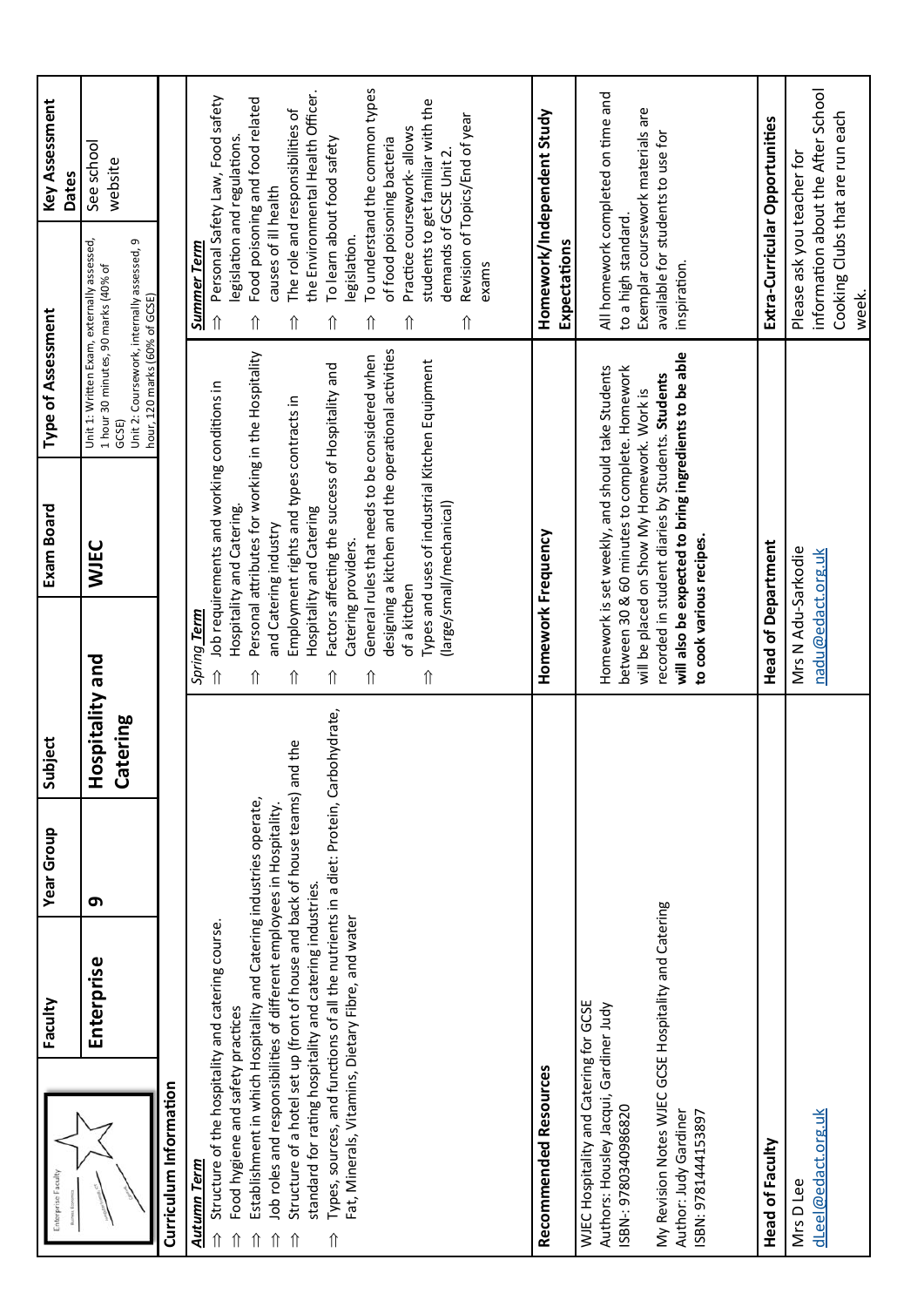<span id="page-8-0"></span>

|                                                | Faculty                                                                                              | Year Group                       | Subject                                                                                                  | Exam Board                | Assessment<br>Type of                                                              | <b>Key Assessment</b><br>Dates |
|------------------------------------------------|------------------------------------------------------------------------------------------------------|----------------------------------|----------------------------------------------------------------------------------------------------------|---------------------------|------------------------------------------------------------------------------------|--------------------------------|
|                                                | Expressive Arts                                                                                      | თ                                | Art, craft and Design 8201<br>8201/c-Portfolio of work<br>8201/x - Externally set<br>GCSE Art and Design | AQA                       | 60% coursework<br>1-9 grades (9 is<br>96 marks<br>highest)                         | See school<br>website          |
|                                                |                                                                                                      |                                  | assignment                                                                                               |                           | 40% exam                                                                           |                                |
| Curriculum Information                         |                                                                                                      |                                  |                                                                                                          |                           |                                                                                    |                                |
| <u>Autumn Term</u>                             |                                                                                                      | <b>Spring Term</b>               |                                                                                                          | <u>Summer Term</u>        |                                                                                    |                                |
| Key skills and techniques                      |                                                                                                      | Key skills and techniques        |                                                                                                          | Key skills and techniques |                                                                                    |                                |
|                                                | Drawing - Tone, mark-making, stippling, composition<br>and observational drawing Black History Month | Ceramics - coil<br>LGBT+ Month ( | , blown or slab pot<br>February) work                                                                    |                           | Lens-/light-based media - Photography<br>Digital media -Photoshop                  |                                |
| (October) El-Salahi. Painting - colour mixing, |                                                                                                      |                                  | International Women's Day (8th March) work                                                               |                           | Introduce Year 10 Portrait project                                                 |                                |
| mono-print and drypoint.                       | watercolour and impasto acrylic. Printmaking - lino,                                                 |                                  | Textile Design - batik, embroidery, applique                                                             |                           |                                                                                    |                                |
| Recommended Resources                          |                                                                                                      |                                  | Homework Frequency                                                                                       |                           | Homework/Independent Study Expectations                                            |                                |
|                                                |                                                                                                      |                                  | Homework is set weekly, and should take                                                                  |                           | All homework completed on time and to a high                                       |                                |
| www.aqa.org.uk                                 | www.royalacademy.org.uk                                                                              |                                  | students between 30-60 minutes to<br>complete.                                                           |                           | standard                                                                           |                                |
| www.tate.org.uk                                | www.architecture.com                                                                                 |                                  | Work is recorded in student diaries by                                                                   |                           |                                                                                    |                                |
| www.npg.org.uk                                 | www.thebritishmuseum.org                                                                             |                                  | students and recorded on :-                                                                              |                           |                                                                                    |                                |
| www.serpentinegalleries.org                    | www.saatchigallery.com                                                                               |                                  |                                                                                                          |                           |                                                                                    |                                |
| www.designmuseum.org/design/                   | www.victoriaandalbertmuseum.co.u                                                                     |                                  | <b>SHOW MY</b>                                                                                           |                           |                                                                                    |                                |
| www.whitechapelgallery.org                     | www.thephotographersgallery.org.uk                                                                   |                                  |                                                                                                          |                           |                                                                                    |                                |
| www.courtauld.ac.uk                            | www.nationalgallery.org.uk                                                                           |                                  |                                                                                                          |                           |                                                                                    |                                |
| www.louvre.fr                                  | www.museodelprado.es                                                                                 |                                  |                                                                                                          |                           |                                                                                    |                                |
| www.barbican.org.uk/art                        | www.barbican.org.uk/art                                                                              |                                  |                                                                                                          |                           |                                                                                    |                                |
| www.cartoonmuseum.org                          | www.rijksmuseum.nl                                                                                   |                                  |                                                                                                          |                           |                                                                                    |                                |
| www.metmuseum.org                              | www.southbankcentre.co.uk                                                                            |                                  |                                                                                                          |                           |                                                                                    |                                |
| www.biid.org.uk                                | www.artcylopedia.com                                                                                 |                                  |                                                                                                          |                           |                                                                                    |                                |
| www.artlex.com                                 | www.artguide.org                                                                                     |                                  |                                                                                                          |                           |                                                                                    |                                |
| www.digital-collaborations.co.uk               | www.masters-of-photography.com                                                                       |                                  |                                                                                                          |                           |                                                                                    |                                |
| www.donarcher.com/moca                         | www.Londonart.co.uk                                                                                  |                                  |                                                                                                          |                           |                                                                                    |                                |
|                                                | www.london-galleries.co.uk                                                                           |                                  |                                                                                                          |                           |                                                                                    |                                |
| Head of Faculty                                |                                                                                                      |                                  | Head of Department/Key Stage                                                                             |                           | Extra-Curricular Opportunities                                                     |                                |
| Head of Expressive Arts                        |                                                                                                      |                                  | Head of Art and Photography                                                                              |                           | Please ask you teacher for information about                                       |                                |
| Ms J Shilvock                                  |                                                                                                      |                                  | Mr A Williams                                                                                            |                           | the Art and Photography clubs that run each                                        |                                |
| jshilvock@edact.org.uk                         |                                                                                                      |                                  | <u>awilliams@eedact.org.uk</u>                                                                           |                           | week. Artist workshop. G&T programme. BP<br>Portrait Award trip (prep for Year 10) |                                |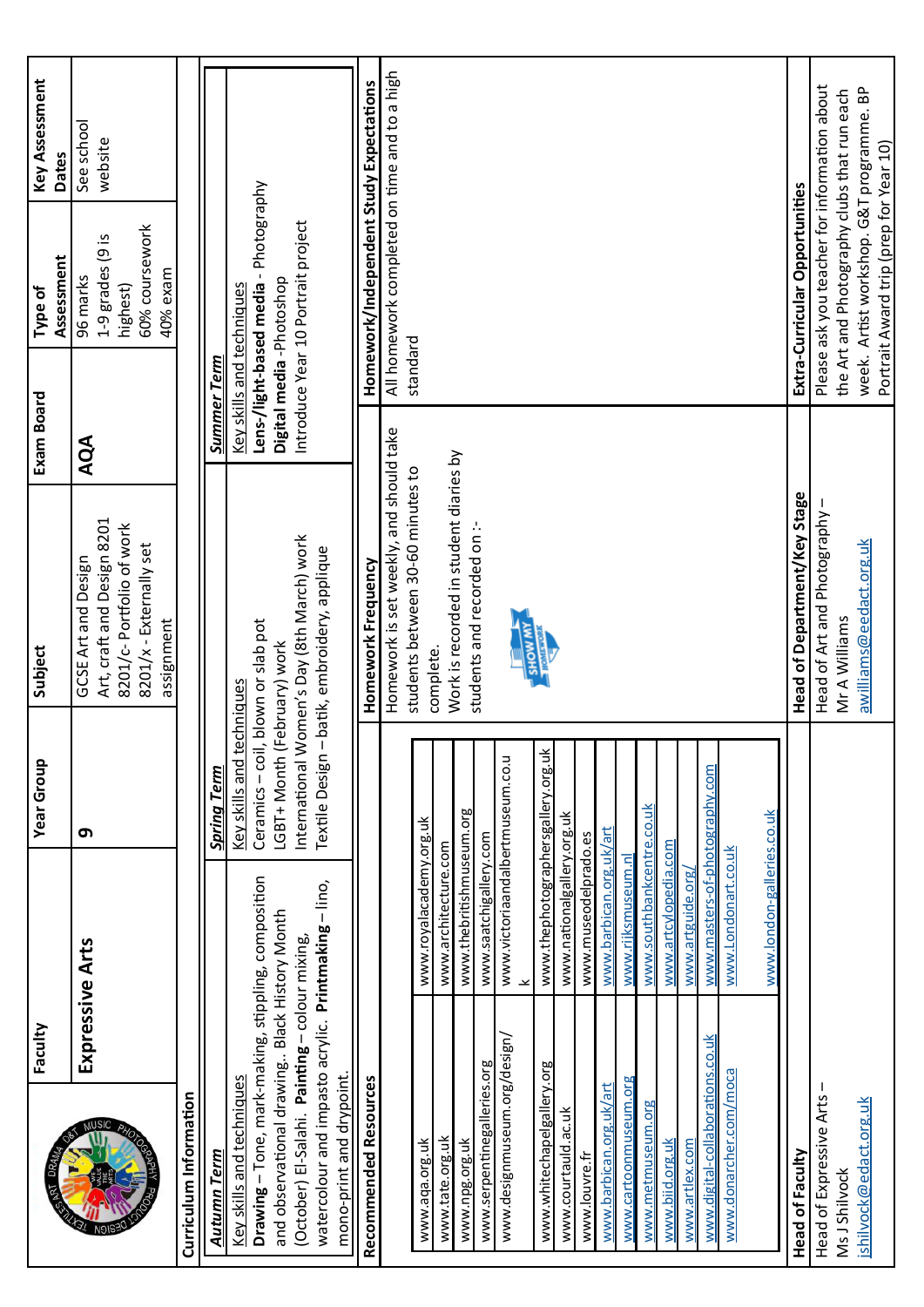|                                                   | Faculty                                                                                                                              | <b>Year Group</b> | Subject                                                                                        | Exam Board   | Type of Assessment                                                                                                           | Key Assessment Dates     |
|---------------------------------------------------|--------------------------------------------------------------------------------------------------------------------------------------|-------------------|------------------------------------------------------------------------------------------------|--------------|------------------------------------------------------------------------------------------------------------------------------|--------------------------|
|                                                   | Expressive Arts                                                                                                                      | თ                 | eulej<br>$\mathbf{\Omega}$                                                                     | AQA          | 40% coursework,<br>60 % exams                                                                                                | At the end of every term |
| Curriculum information                            |                                                                                                                                      |                   |                                                                                                |              |                                                                                                                              |                          |
| <u>Autumn Term</u>                                |                                                                                                                                      |                   | Term<br>Spring 1                                                                               |              | <b>Summer Term</b>                                                                                                           |                          |
| Induction Unit                                    |                                                                                                                                      |                   | <b>Preparation for Component 1 - Understanding</b>                                             |              | <b>Preparation for Component 2-Devising Drama</b>                                                                            |                          |
| Students are introduced to the course as a whole. |                                                                                                                                      |                   | Drama and Component 3-Text in Practice                                                         |              |                                                                                                                              |                          |
|                                                   | They learn about the importance of working collaboratively, the                                                                      |                   | Students practically explore a complete text.                                                  |              | They learn about devising and create and perform a piece of Chil-<br>Students learn about minimalistic and physical theatre. |                          |
|                                                   | about different genres, dramatic conventions, physical and vocal<br>devising process by responding to a range of stimuli. They learn |                   | They learn about drama and theatre terminol-<br>ogy, characteristics of performance texts, the |              | dren's theatre using Greek myths as the stimulus.                                                                            |                          |
| theatrical performance skills.                    |                                                                                                                                      |                   | social, cultural and historical context, how                                                   |              | Students write a devising log linked to <b>Component 2-Devising Dra-</b>                                                     |                          |
| coursework and written exam                       | Students complete research, written work linked to the written                                                                       |                   | and vocal theatrical skills. They learn about a<br>meaning is communicated through physical    | $\mathbf{E}$ |                                                                                                                              |                          |
|                                                   |                                                                                                                                      |                   | range of rehearsal techniques.                                                                 |              | Students learn about working with Trestle character masks.                                                                   |                          |
|                                                   |                                                                                                                                      |                   | They learn lines and perform extracts from the                                                 |              |                                                                                                                              |                          |
|                                                   |                                                                                                                                      |                   | text linked to Component 3-Text in Practice                                                    |              | Students learn more about devising and create and perform a                                                                  |                          |
|                                                   |                                                                                                                                      |                   | They complete exam preparation work where                                                      |              | piece of Drama that is performed to Year 7.                                                                                  |                          |
|                                                   |                                                                                                                                      |                   | they explore writing about interpreting and                                                    |              |                                                                                                                              |                          |
|                                                   |                                                                                                                                      |                   | portraying characters. Students also watch a                                                   |              |                                                                                                                              |                          |
|                                                   |                                                                                                                                      |                   | live theatre performance and write a review.                                                   |              | Students complete an exam linked to Component 1<br><b>Understanding Drama</b>                                                |                          |
| Recommended Resources                             |                                                                                                                                      |                   | Homework Frequency                                                                             |              | Homework/Independent Study Expectations                                                                                      |                          |
| Websites:                                         |                                                                                                                                      |                   | Homework will be set every week.                                                               |              | Homework will mostly be written work but could be attending                                                                  |                          |
|                                                   | http://www.bbc.co.uk/education/guides/zsf8wmn/revision/1                                                                             |                   |                                                                                                |              | group rehearsals after school.                                                                                               |                          |
|                                                   |                                                                                                                                      |                   |                                                                                                |              |                                                                                                                              |                          |
| Attending local theatres:                         |                                                                                                                                      |                   |                                                                                                |              |                                                                                                                              |                          |
|                                                   | http://www.enfield.gov.uk/millfield/ https://www.artsdepot.co.uk/                                                                    |                   |                                                                                                |              |                                                                                                                              |                          |
| https://www.artsdepot.co.uk/                      |                                                                                                                                      |                   |                                                                                                |              |                                                                                                                              |                          |
| Attending London Theatres:                        |                                                                                                                                      |                   |                                                                                                |              |                                                                                                                              |                          |
| <b>Head of Faculty</b>                            |                                                                                                                                      |                   | Department/Key Stage<br>Head of                                                                |              | Extra-Curricular Opportunities                                                                                               |                          |
| Ms J Shilvock                                     |                                                                                                                                      |                   | Mrs S Bailey                                                                                   |              | School production. Going on Theatre trips.                                                                                   |                          |
| jshilvock@edact.org.uk                            |                                                                                                                                      |                   | sbailey@edact.org.uk                                                                           |              | Arts Festival                                                                                                                |                          |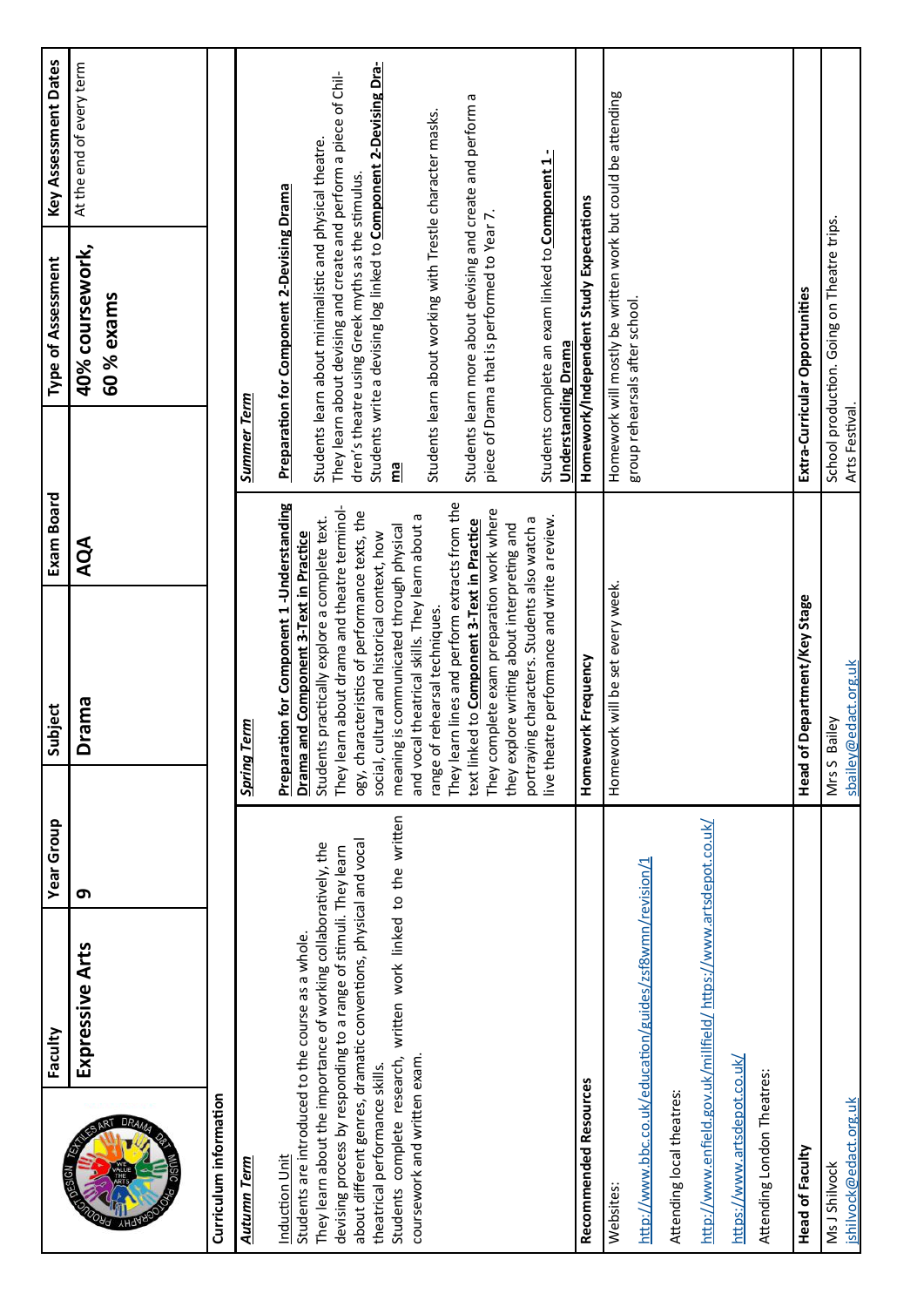<span id="page-10-0"></span>

|                                                                                   | Faculty                                               | <b>Year Group</b>                     | Subject                                                                                                             | Exam Board         | Type of Assessment                                                                                      | <b>Key Assessment</b><br>Dates |
|-----------------------------------------------------------------------------------|-------------------------------------------------------|---------------------------------------|---------------------------------------------------------------------------------------------------------------------|--------------------|---------------------------------------------------------------------------------------------------------|--------------------------------|
| N <sub>51</sub>                                                                   | Expressive Arts                                       | ෨                                     | 8206/c-Portfolio of work<br>8206/x - Externally set<br><b>GCSE Art and Design</b><br>Photography 8206<br>assignment | AQA                | 60% coursework<br>1-9 grades (9 is<br>40% exam<br>96 marks<br>highest)                                  | See school<br>website          |
| Curriculum Information                                                            |                                                       |                                       |                                                                                                                     |                    |                                                                                                         |                                |
|                                                                                   |                                                       |                                       |                                                                                                                     |                    |                                                                                                         |                                |
| Autumn Term                                                                       |                                                       | <b>Spring Term</b>                    |                                                                                                                     | <b>Summer Term</b> |                                                                                                         |                                |
| Camera functions - How to use a DSLR camera<br>Key skills and techniques          |                                                       | techniques<br>Key skills and          | Still life Photography - depth of field images (AV)                                                                 |                    | 3D Photography - architecture/sculptural techniques<br>Key skills and techniques                        |                                |
| Compositional techniques - What makes a good<br>photograph                        |                                                       | Drawing in Photography<br>Photomontag | -literacy/numeracy techniques<br>e - Collage/relief                                                                 | photography-,      | Mixed Media techniques - Printing/Sewing with                                                           |                                |
| Lighting techniques -Studio/natural                                               |                                                       | Photographer                          | · & artist research and analysis                                                                                    |                    | Editing techniques -Adobe Photoshop/word/paint                                                          |                                |
| Photographer & artist research and analysis<br>Black History Month (October) work | Drawing in Photography - literacy/numeracy techniques | LGBT+ Month (February) work           | International Women's Day (8th March) work                                                                          |                    | Portraiture techniques - Filters and focusing techniques<br>Photographer & artist research and analysis |                                |
|                                                                                   |                                                       |                                       |                                                                                                                     |                    |                                                                                                         |                                |
| Recommended Resources                                                             |                                                       |                                       | Homework Frequency                                                                                                  |                    | Homework/Independent Study Expectations                                                                 |                                |
|                                                                                   | www.royalacademy.org.uk                               |                                       | Homework is set weekly, and should take                                                                             |                    | All homework completed on time and to a                                                                 |                                |
| www.tate.org.uk                                                                   | www.architecture.com                                  |                                       | students between 30-60 minutes to                                                                                   |                    | high standard                                                                                           |                                |
| www.npg.org.uk                                                                    | www.thebritishmuseum.org                              |                                       | complete.                                                                                                           |                    |                                                                                                         |                                |
| www.serpentinegalleries.org                                                       | www.saatchigallery.com                                |                                       | Work is recorded in student diaries by                                                                              |                    |                                                                                                         |                                |
| www.designmuseum.org/design/                                                      | www.victoriaandalbertmuseum.co.                       | さ                                     | students and recorded on :-                                                                                         |                    |                                                                                                         |                                |
| www.whitechapelgallery.org                                                        | www.thephotographersgallery.org.                      | $\breve{\exists}$                     |                                                                                                                     |                    |                                                                                                         |                                |
| www.courtauld.ac.uk                                                               | www.nationalgallery.org.uk                            |                                       |                                                                                                                     |                    |                                                                                                         |                                |
| www.louvre.fr                                                                     | www.museodelprado.es                                  |                                       |                                                                                                                     |                    |                                                                                                         |                                |
| www.barbican.org.uk/art                                                           | www.barbican.org.uk/art                               |                                       |                                                                                                                     |                    |                                                                                                         |                                |
| www.cartoonmuseum.org                                                             | www.rijksmuseum.nl                                    |                                       |                                                                                                                     |                    |                                                                                                         |                                |
| www.metmuseum.org                                                                 | www.southbankcentre.co.uk                             |                                       |                                                                                                                     |                    |                                                                                                         |                                |
| www.biid.org.uk                                                                   | www.artcylopedia.com                                  |                                       |                                                                                                                     |                    |                                                                                                         |                                |
| www.artlex.com                                                                    | www.artguide.org/                                     |                                       |                                                                                                                     |                    |                                                                                                         |                                |
| www.digital-collaborations.co.uk                                                  | www.masters-of-photography.com                        |                                       |                                                                                                                     |                    |                                                                                                         |                                |
| www.donarcher.com/moca                                                            | www.Londonart.co.uk                                   |                                       |                                                                                                                     |                    |                                                                                                         |                                |
|                                                                                   | www.london-galleries.co.uk                            |                                       |                                                                                                                     |                    |                                                                                                         |                                |
| Head of Faculty                                                                   |                                                       |                                       | Head of Department/Key Stage                                                                                        |                    | Extra-Curricular Opportunities                                                                          |                                |
| Head of Expressive Arts-                                                          |                                                       |                                       | Head of Art and Photography                                                                                         |                    | Please ask you teacher for information about                                                            |                                |
| Ms J Shilvock                                                                     |                                                       |                                       | Mr A Williams                                                                                                       |                    | the Art and Photography clubs that run each                                                             |                                |
| jshilvock@edact.org.uk                                                            |                                                       |                                       | awilliams@edact.org.uk                                                                                              |                    | week. Artist workshop                                                                                   |                                |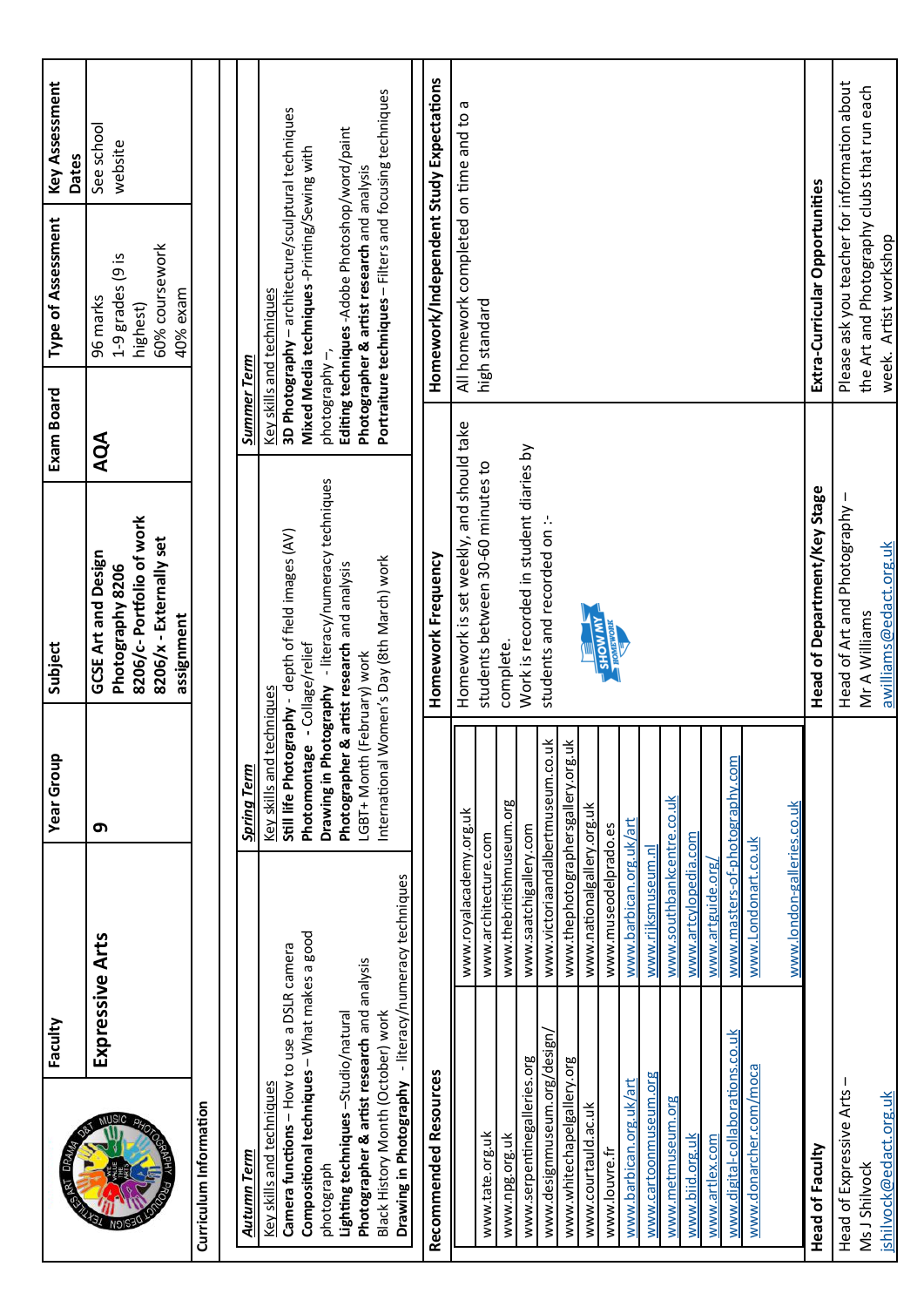|                                   | Faculty                                                                                                                            | <b>Year Group</b> | Subject                                                                                            | Exam Board | Type of Assessment                                                                                                         | Key Assessment Dates |
|-----------------------------------|------------------------------------------------------------------------------------------------------------------------------------|-------------------|----------------------------------------------------------------------------------------------------|------------|----------------------------------------------------------------------------------------------------------------------------|----------------------|
| DR.                               | Expressive Arts                                                                                                                    | Ō                 | Technology (8552)<br><b>GCSE</b> Design and                                                        | AQA        | 50% written exam<br>50% Non-exam<br>assessment                                                                             | See school website   |
| Curriculum Information            |                                                                                                                                    |                   |                                                                                                    |            |                                                                                                                            |                      |
| Autumn Term                       |                                                                                                                                    |                   | <b>Spring Term</b>                                                                                 |            | <b>Summer Term</b>                                                                                                         |                      |
|                                   | develop their practical skills in DT by designing a logo using<br>USB holder and graphics packaging project. Pupils will           |                   | Ergonomics Project - students will develop<br>their knowledge of anthropometrics and               |            | Pupils will develop their focused practical skills by<br>Bird house project                                                |                      |
|                                   | CAD. Pupils will then manufacture a USB outer casing (to                                                                           |                   | ergonomics and how these apply to products.                                                        |            | learning how to mark out and cut a variety of wood joints.                                                                 |                      |
|                                   | store Dt work) using CAM and package the project using the<br>vacuum former and producing a personalised t-shirt. Pupils           |                   | Students will look at the Joseph and Joseph<br>kitchen line and use anthropometrics and            |            | Pupils will then investigate ergonomics, anthropometrics,<br>and properties of wood and apply this knowledge to            |                      |
|                                   | will develop their knowledge of branding by applying their                                                                         |                   | ergonomics to design products which are                                                            |            | design and manufacture a bird box to personal                                                                              |                      |
|                                   | also develop their knowledge of modelling skills, properties of<br>logo to all manufactured outcomes for this project. Pupils will |                   | need to consider how they portray their ideas as<br>comfortable for the user to use. Students will |            | specifications. Concepts of recycling and sustainability will<br>also be investigated when they are selecting the suitable |                      |
|                                   | materials, ergonomics and anthropometrics.                                                                                         |                   | models.<br>a range of                                                                              |            | materials to use.                                                                                                          |                      |
|                                   |                                                                                                                                    |                   | Design Movements Project- pupils will develop                                                      |            |                                                                                                                            |                      |
|                                   |                                                                                                                                    |                   | their knowledge of design movements and the<br>importance of designing for a target market/        |            |                                                                                                                            |                      |
|                                   |                                                                                                                                    |                   | client in their work.                                                                              |            |                                                                                                                            |                      |
| Recommended Resources             |                                                                                                                                    |                   | Homework Frequency                                                                                 |            | Homework/Independent Study Expectations                                                                                    |                      |
| http://www.technologystudent.com/ |                                                                                                                                    |                   | Homework is set weekly, and should take                                                            |            | All homework completed on time and to a high standard                                                                      |                      |
|                                   | http://www.bbc.co.uk/schools/gcsebitesize/design/                                                                                  |                   | students between 30-60 minutes to complete.<br>Work is set on SMHW website, link through           |            | Design drawings should be presented well with subject<br>specific annotation                                               |                      |
| http://www.core77.com/            |                                                                                                                                    |                   | school website with student passwords. All                                                         |            |                                                                                                                            |                      |
|                                   | http://www.aqa.org.uk/subjects/design-and-technology/gcse/                                                                         |                   | and support sheets accessible from<br>homework                                                     |            |                                                                                                                            |                      |
|                                   | design-and-technology-product-design-4555/past-papers-and-mark                                                                     |                   | SMHW.                                                                                              |            |                                                                                                                            |                      |
| -schemes                          |                                                                                                                                    |                   |                                                                                                    |            |                                                                                                                            |                      |
| http://www.technologystudent.com/ |                                                                                                                                    |                   |                                                                                                    |            |                                                                                                                            |                      |
| http://www.mr-dt.com/             |                                                                                                                                    |                   |                                                                                                    |            |                                                                                                                            |                      |
|                                   |                                                                                                                                    |                   |                                                                                                    |            |                                                                                                                            |                      |
| Head of Faculty                   |                                                                                                                                    |                   | Head of Department/Key Stage                                                                       |            | Extra-Curricular Opportunities                                                                                             |                      |
| Ms J Shilvock                     |                                                                                                                                    | <b>OOH</b>        |                                                                                                    |            | Please ask you teacher for information about the design                                                                    |                      |
| jshilvock@edact.org.uk            |                                                                                                                                    |                   | clipparelli@edact.org.uk<br>Miss C Lipparelli                                                      | rooms.     | clubs that run each week on both sites in the design                                                                       |                      |
|                                   |                                                                                                                                    |                   |                                                                                                    |            |                                                                                                                            |                      |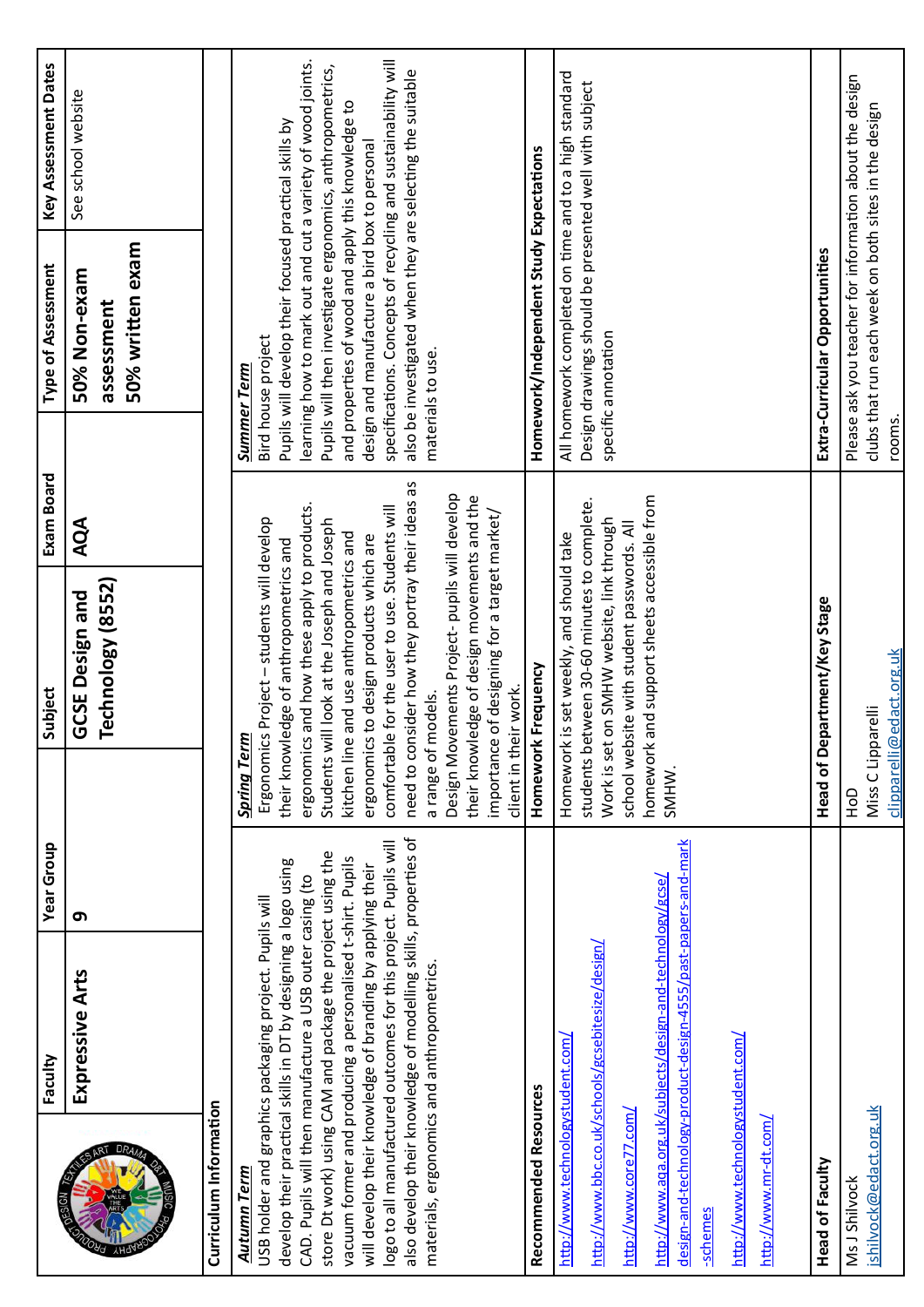| <b>Key Assessment Dates</b> | Internal cumulative assessments. | Assessment 1: Oct 2021                          | Assessment 2: Jan 2022     | Assessment 3: April 2022 | End of year 9 exam June 2022 |                        |             | Foundation<br>Higher | Unit 13: Probability                                          | Unit 14: Multiplicative<br>reasoning<br>Unit 11: Multiplicative |                                                | Homework/Independent Study<br>Expectations | All homework completed on time and to a      | high standard                              | Diagrams must be drawn in pencil, using a<br>ruler where appropriate                              | Other free Websites to support                                    | independent study:                             | www.studymaths.co.uk (revision notes)<br><b>SHOW MY</b><br><b>HOWEWORK</b> | www.mathsgenie.co.uk GCSE Higher Past                             | www.mathsmadeeasy.co.uk GCSE<br>papers & hand written solutions | www.onmaths.com/GCSE questions and<br>questions by topichttp:// | revisionhttps://corbettmaths.com/ |                                                     | Exam papers, 5-a-day, revision                        | Extra-Curricular Opportunities                                   | Ask your teacher for information about<br>the Maths club |
|-----------------------------|----------------------------------|-------------------------------------------------|----------------------------|--------------------------|------------------------------|------------------------|-------------|----------------------|---------------------------------------------------------------|-----------------------------------------------------------------|------------------------------------------------|--------------------------------------------|----------------------------------------------|--------------------------------------------|---------------------------------------------------------------------------------------------------|-------------------------------------------------------------------|------------------------------------------------|----------------------------------------------------------------------------|-------------------------------------------------------------------|-----------------------------------------------------------------|-----------------------------------------------------------------|-----------------------------------|-----------------------------------------------------|-------------------------------------------------------|------------------------------------------------------------------|----------------------------------------------------------|
| Type of Assessment          | GCSE exams in May 2024           | 100% exams with 3 papers each 1 1/2 hours long. | one non-calculator and two | calculator exam papers)  |                              |                        | Summer term | Foundation           | Unit 10: Probability<br>Unit 8: Perimeter, area &<br>volume 1 | reasoning<br>Unit 10: Transformations                           | Unit 5: Equations, Inequalities &<br>Sequences | Homework Frequency                         | Twice a week, one from the homework textbook | and another from Hegarty Maths/mathswatch/ | independent workbooks. This should take between<br>60-90 minutes to complete. Work is recorded on | 'Show My Homework' for parents to track: click the                | 'Show My Homework' icon on our school website. | <b>Maths Equipment:</b>                                                    | Every student must bring equipment to every lesson                | & use it at home for homework too. These include: a             | ruler, compass, protractor & scientific calculator.             | <b>Setting:</b>                   | Students are set by ability. Set 1-2 are taught the | higher, Set 3 is a mixture of higher/foundation & Set | 4-6 are taught the foundation curriculum.<br>Head of Key Stage 4 | Mbehjet@edact.org.uk<br>Ms M Behjet                      |
| Exam Board                  | EDEXCEL 1MA1 (Grades 9-1)        | Two Tiers:                                      | Higher                     | (Grades 9-4) or          | Foundation (Grades 5-1)      |                        | Spring term | Higher               | Unit 7: Area & volume                                         | Unit 8: Transformations &<br>constructions                      | Unit 9: Equations and inequalities             |                                            |                                              | <b>D-43</b>                                | ook<br>Purposeful<br>Practice Bo<br>Pourson Edissoni G<br>Mathematics                             |                                                                   |                                                |                                                                            | GCSE (9-1)<br>Pearson Edencel Gi                                  | Purposeful<br>Practice Book                                     | <b>RATION</b>                                                   |                                   | P Person                                            |                                                       |                                                                  |                                                          |
| Subject<br>Group<br>Year    | GCSE                             |                                                 | <b>Maths</b>               |                          |                              |                        |             |                      |                                                               |                                                                 |                                                |                                            |                                              |                                            |                                                                                                   |                                                                   |                                                |                                                                            |                                                                   |                                                                 |                                                                 |                                   |                                                     | Ŧ                                                     |                                                                  |                                                          |
|                             | G<br>Mathematics                 |                                                 |                            |                          |                              |                        |             | Foundation           | Unit 4: Fractions &<br>Percentages                            | Unit 6: Angles                                                  | Unit 9: Graphs                                 |                                            |                                              |                                            |                                                                                                   |                                                                   |                                                |                                                                            |                                                                   |                                                                 |                                                                 |                                   |                                                     |                                                       |                                                                  |                                                          |
| <b>Faculty</b><br>Maths     |                                  |                                                 |                            |                          |                              | Curriculum Information | Autumn term | Higher               | Unit 4: Fractions, Ratio &<br>Percentages                     | Unit 5: Angles &<br>Trigonometry                                | Unit 6: Graphs                                 | Recommended Resources                      | http://www.hegartymaths.com/ (Provided)      |                                            | Homework book: (you may wish to buy separately):                                                  | Set 1-2: Higher - Purposeful Practice Book ISBN 978 1 292 27370 9 |                                                |                                                                            | Set 3-5: Foundation - Purposeful Practice Book ISBN 9781292273716 |                                                                 | Set 6: Worksheets                                               |                                   |                                                     |                                                       | <b>Head of Faculty</b>                                           | Gdevirai@edact.org.uk<br>Ms G Rai                        |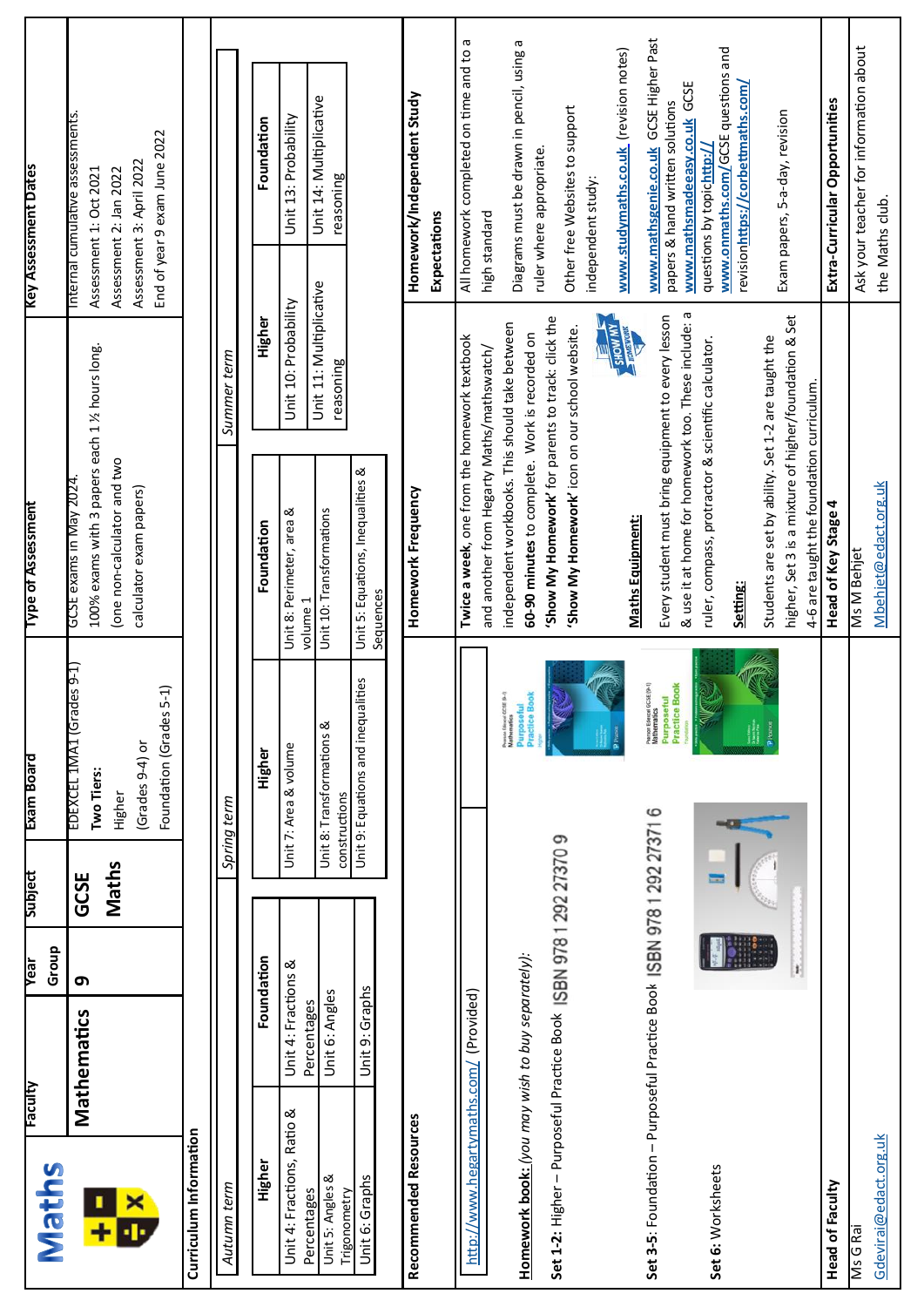|                                                                              | Faculty                                                                               | <b>Year Group</b>                                                                                                                            | Subject                                        | Exam Board                                                               | Type of Assessment                                                                                                                       | Key Assessment Dates    |  |
|------------------------------------------------------------------------------|---------------------------------------------------------------------------------------|----------------------------------------------------------------------------------------------------------------------------------------------|------------------------------------------------|--------------------------------------------------------------------------|------------------------------------------------------------------------------------------------------------------------------------------|-------------------------|--|
|                                                                              | <b>NIEL</b>                                                                           | თ                                                                                                                                            | French                                         | AQA                                                                      | Writing/listening                                                                                                                        | Half-termly assessments |  |
|                                                                              |                                                                                       |                                                                                                                                              |                                                |                                                                          | speaking and reading                                                                                                                     | End of year exam        |  |
| Curriculum Information                                                       |                                                                                       |                                                                                                                                              |                                                |                                                                          |                                                                                                                                          |                         |  |
| Topic: Family and Leisure and Entertainment<br><b>Autumn Term</b>            |                                                                                       | Spring Term<br>Topic: <u>Healthy Lifestyle: food and fitness</u>                                                                             |                                                | Summer Term<br>Topic: School                                             |                                                                                                                                          |                         |  |
| $\frac{1}{2}$ $\frac{1}{2}$                                                  | Explain type of relationship with family and<br>Talk about family members and friends | Discuss healthy/unhealthy diet and<br>Food and drinks with opinions<br>$\frac{1}{2}$ $\frac{1}{2}$                                           |                                                |                                                                          | explain the type of school ECS is, what they study and why, what teachers<br>are like and explain what their ideal school would be like. |                         |  |
| Discuss marriage and partnership<br>friends they have<br>$m \neq$            |                                                                                       | consequences - Food pyramid<br>Give advice to improve a diet<br>ന്                                                                           |                                                | and disadvantages of the rule.<br>$\dot{\sim}$                           | discuss rules including the uniform and explain what are the advantages                                                                  |                         |  |
| New technology: usage and opinions<br>Free-time activities<br>Grammar:<br>ம் |                                                                                       | Describe what they use to eat/drink/do<br>Being fit: sports and activities<br>Talk about an ideal life<br>$\dot{\mathbf{\omega}}$<br>ம்<br>4 | style                                          | discuss future education plans<br>$\dot{\mathfrak{c}}$<br>$\overline{4}$ | compare the French and the English educational system.                                                                                   |                         |  |
| in the present tense                                                         | Conjugation of regular and key irregular verbs                                        | Use creative opinions<br>Cook French food<br>$\mathcal{N}$<br>$\infty$                                                                       |                                                | Grammar:                                                                 |                                                                                                                                          |                         |  |
|                                                                              | Use of verb structures such as Aimer+infinitive                                       | There will be mock speakin                                                                                                                   | g tests as well as past                        |                                                                          | Il faut /on doit/ il est interdit de + school rules                                                                                      |                         |  |
| Reflexive verbs                                                              |                                                                                       | reading and writing examinations taking place.                                                                                               |                                                |                                                                          | Using negative expressions./Vocab + higher opinion                                                                                       |                         |  |
| Learning translation skills                                                  |                                                                                       | Grammar:                                                                                                                                     |                                                |                                                                          | comparisons to compare schools in the UK and France                                                                                      |                         |  |
|                                                                              | Three tenses: past perfect, present and near                                          | verbs 'jouer' and 'faire                                                                                                                     |                                                | (Present/imperfect comparisons)                                          |                                                                                                                                          |                         |  |
| future                                                                       |                                                                                       | the imperfect and the simple future<br>clauses: ce que j'aime                                                                                | etc                                            |                                                                          | Using je vais and je voudrais + infinitive to talk about plans. (Conditional)                                                            |                         |  |
| Focus: giving complex opinions                                               |                                                                                       | il faut/il faudrait + a quantifier                                                                                                           |                                                | Exam practice                                                            |                                                                                                                                          |                         |  |
|                                                                              |                                                                                       |                                                                                                                                              |                                                | Grammar:                                                                 |                                                                                                                                          |                         |  |
|                                                                              |                                                                                       |                                                                                                                                              |                                                | Full recap on tenses                                                     |                                                                                                                                          |                         |  |
|                                                                              |                                                                                       |                                                                                                                                              |                                                |                                                                          | Complex structures: two verb expressions and justifications                                                                              |                         |  |
|                                                                              |                                                                                       |                                                                                                                                              |                                                | Connectives and intensifiers                                             | Opinions: basic and higher ça m'amuse, je dirais que                                                                                     |                         |  |
|                                                                              |                                                                                       |                                                                                                                                              |                                                |                                                                          |                                                                                                                                          |                         |  |
| Recommended Resources                                                        |                                                                                       | Homework Frequency                                                                                                                           |                                                | Homework/Independent Study Expectations                                  |                                                                                                                                          |                         |  |
|                                                                              |                                                                                       | Homework is set weekly on Showmyhomework,                                                                                                    |                                                |                                                                          | All homework completed on time and to a high standard                                                                                    |                         |  |
| https://quizlet.com/                                                         |                                                                                       |                                                                                                                                              | and should take students between 60-90 minutes |                                                                          | Students are expected to revise the vocabulary and the grammar weekly using                                                              |                         |  |
|                                                                              | http://www.bbc.co.uk/schools/gcsebitesize/french                                      | to complete.                                                                                                                                 |                                                |                                                                          | their book, Quizlet and The Language-Gym and the French guide                                                                            |                         |  |
| http://www.languagesonline.org.uk/                                           | http://www.ashcombe.surrey.sch.uk/07-langcoll/                                        | Work is recorded in student diaries by students.                                                                                             |                                                |                                                                          |                                                                                                                                          |                         |  |
| MFL-resources/French                                                         |                                                                                       |                                                                                                                                              |                                                |                                                                          |                                                                                                                                          |                         |  |
| https://uk.language-gym.com/                                                 |                                                                                       |                                                                                                                                              |                                                |                                                                          |                                                                                                                                          |                         |  |
|                                                                              |                                                                                       |                                                                                                                                              |                                                |                                                                          |                                                                                                                                          |                         |  |
| Head of Faculty                                                              |                                                                                       | Head of Department/Key Stage                                                                                                                 |                                                | Extra-Curricular Opportunities                                           |                                                                                                                                          |                         |  |
| Ms C Ramos                                                                   |                                                                                       | Ms C Ramos                                                                                                                                   |                                                |                                                                          | Please ask you teacher for information about the French catch up and                                                                     |                         |  |
| cramos@edact.org.uk                                                          |                                                                                       | cramos@edact.org.uk                                                                                                                          |                                                | intervention sessions.                                                   |                                                                                                                                          |                         |  |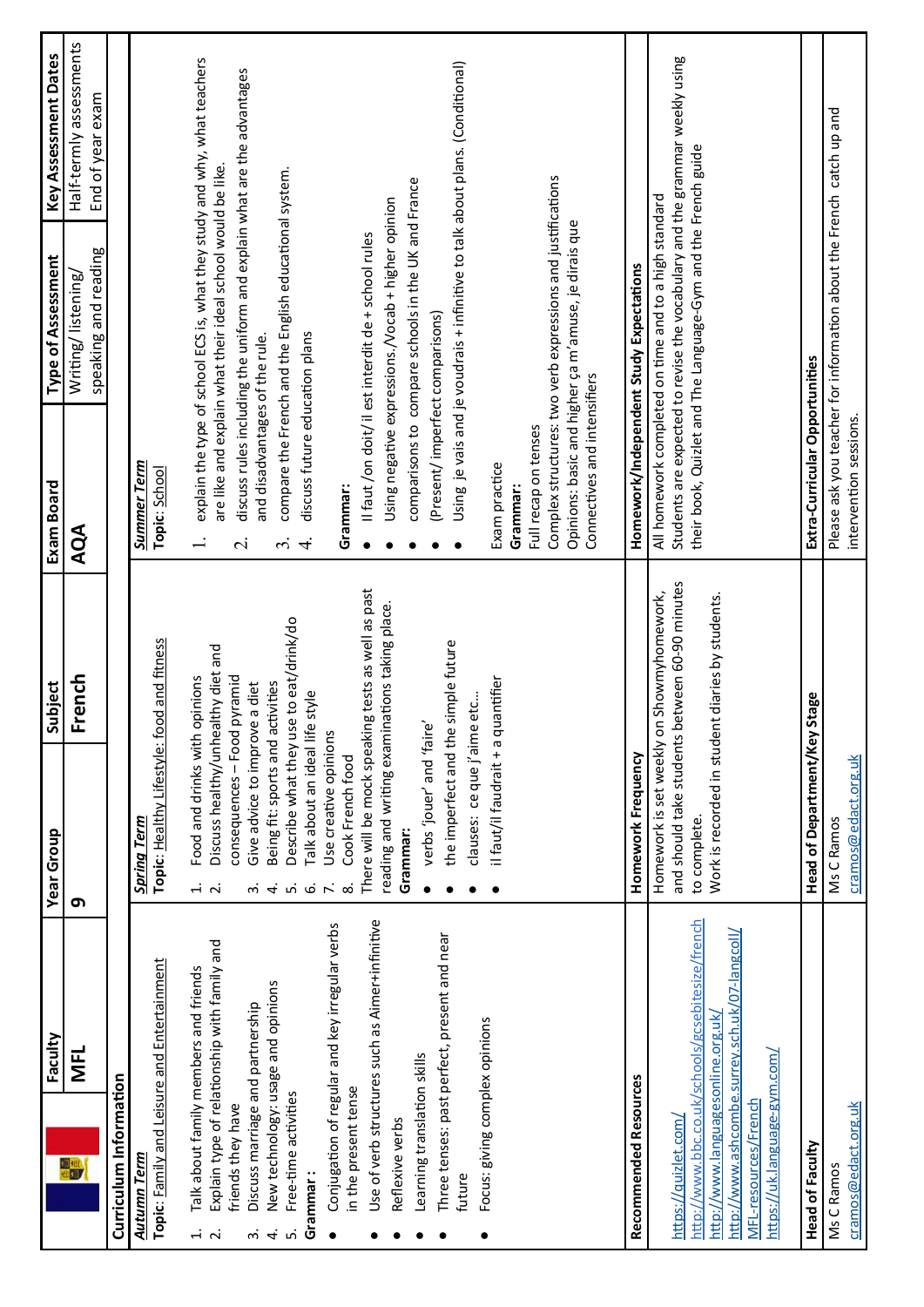| Languages                                                | Faculty                                                                                                                                                                                    | Year Group                     | Subject                                                                                                                                                                                                                                                                     | Exam Board | Type of Assessment                                                                                                                                                                                                                                                             | Key Assessment Dates                        |
|----------------------------------------------------------|--------------------------------------------------------------------------------------------------------------------------------------------------------------------------------------------|--------------------------------|-----------------------------------------------------------------------------------------------------------------------------------------------------------------------------------------------------------------------------------------------------------------------------|------------|--------------------------------------------------------------------------------------------------------------------------------------------------------------------------------------------------------------------------------------------------------------------------------|---------------------------------------------|
|                                                          | <b>NIFL</b>                                                                                                                                                                                | ෨                              | Turkish                                                                                                                                                                                                                                                                     | Edexcel    | speaking and reading<br>Writing/listening,                                                                                                                                                                                                                                     | Half-termly assessments<br>End of year exam |
| Curriculum Information                                   |                                                                                                                                                                                            |                                |                                                                                                                                                                                                                                                                             |            |                                                                                                                                                                                                                                                                                |                                             |
| Theme 1: Identity and culture<br>Autumn Term<br>Subtheme | interests; socialising with friends and family; role models<br>Who am I?: relationships; when I was younger; what my<br>friends and family are like; what makes a good friend;             | <b>Spring Term</b><br>Subtheme | drink; shopping; social media and technology (use<br>Daily life: customs and everyday life; food and<br>of, advantages and disadvantages)<br>Theme 1: Identity and culture                                                                                                  | Subtheme   | Cultural life: celebrations and festivals; reading; music; sport; film<br>Theme 1: Identity and culture<br>Summer Term<br>and television                                                                                                                                       |                                             |
| Content                                                  |                                                                                                                                                                                            | Content                        |                                                                                                                                                                                                                                                                             | Content    | The students will be learn about Turkish artists and different                                                                                                                                                                                                                 |                                             |
|                                                          | The students will learn how to talk about themselves and<br>relationship with friends and family. They will learn<br>other people. They will learn how to describe their                   |                                | going to the cinema and watching TV. Focus will be<br>They will learn how to discuss hobbies, including<br>on opinions and justifications.                                                                                                                                  |            | genres of music. Student will be learning about different cultural<br>festivals in Turkey, with students taking ownership of their<br>learning and creating and leading presentations.                                                                                         |                                             |
|                                                          | vocabulary linked to new mobile technology and the role it<br>plays in their relationship with friends in particular. They<br>will be able to discuss a range of activities and explain in |                                | their speaking skills through the means of role-play<br>practice. They will be looking at different food and<br>In line with the GCSE, students will be developing                                                                                                          | complex.   | We will be looking at how to give advice and use more creative<br>opinions and extended justifications to make our work more                                                                                                                                                   |                                             |
|                                                          | detail what they like/don't like about each one of them.<br>They will be discussing and developing opinions and<br>reasons behind marriage/partnership                                     |                                | they normally eat and what they will eat. Role play<br>tenses in order to say what they have eaten, what<br>drink and about eating out including how to order<br>food at a restaurant. Students will focus on use of                                                        |            | will be mock reading and writing examinations taking place end of<br>Students will be introduced to examples of the papers they will be<br>taking at the end of their GCSE course in year eleven, in order to<br>become familiarised and comfortable with the structure. There |                                             |
| getirivermek, götürüvermek<br>Accelerative verbs         | Verbs- Conditional - geldiysem, gelmişsem, geliyorsam,<br>Grammar - Adjectives and connectives<br>gelirsem, geleceksem, gelmeliysem                                                        |                                | Construction of adjectives- beyaz, uzun yurtsever,<br>zeytinyağlı, açıkgöz kuvvetli, çalışkan, köylü o<br>practice will be centred on booking a table at a<br>restaurant and ordering a three course meal.<br>Grammar-Present tense (-yor)<br>Intensive adjective: bembeyaz | the year.  | Conjunction-aksi halde, yoksa, ama, ayrıca, üstelik, dahi, bu<br>halbuki, bununla beraber, ancak, mademki, veya, yine de.<br>Grammar-Past tense (-di, -du,-dü)<br>nedenle, çünkü, demek ki, eğer, oysa,                                                                        |                                             |
| Recommended Resources                                    |                                                                                                                                                                                            |                                | Homework Frequency                                                                                                                                                                                                                                                          |            | Homework/Independent Study Expectations                                                                                                                                                                                                                                        |                                             |
| turkish/turkish.htm<br>sarkilar.html                     | http://www.education.vic.gov.au/Languages Online,<br>http://www.yabancilaraturkce.com/kisa-filmler-ve-<br>www.bcekmece.bel.tr - www.mobilet.com                                            | Homework is<br>complete.       | set weekly on Show my homework,<br>and should take students between 60 minutes to<br>Work is recorded in student diaries by students.                                                                                                                                       |            | Students are expected to revise the vocabulary and the grammar<br>All homework completed on time and to a high standard<br>weekly using their book and the Turkish guide                                                                                                       |                                             |
| Head of Faculty                                          |                                                                                                                                                                                            |                                | Turkish Teacher                                                                                                                                                                                                                                                             |            | Extra-Curricular Opportunities                                                                                                                                                                                                                                                 |                                             |
| cramos@edact.org.uk<br>Ms C Ramos                        |                                                                                                                                                                                            |                                | gosman@edact.org.uk<br>Turkish Teacher                                                                                                                                                                                                                                      |            | Please ask your teacher for information about the Turkish catch up<br>and intervention sessions.                                                                                                                                                                               |                                             |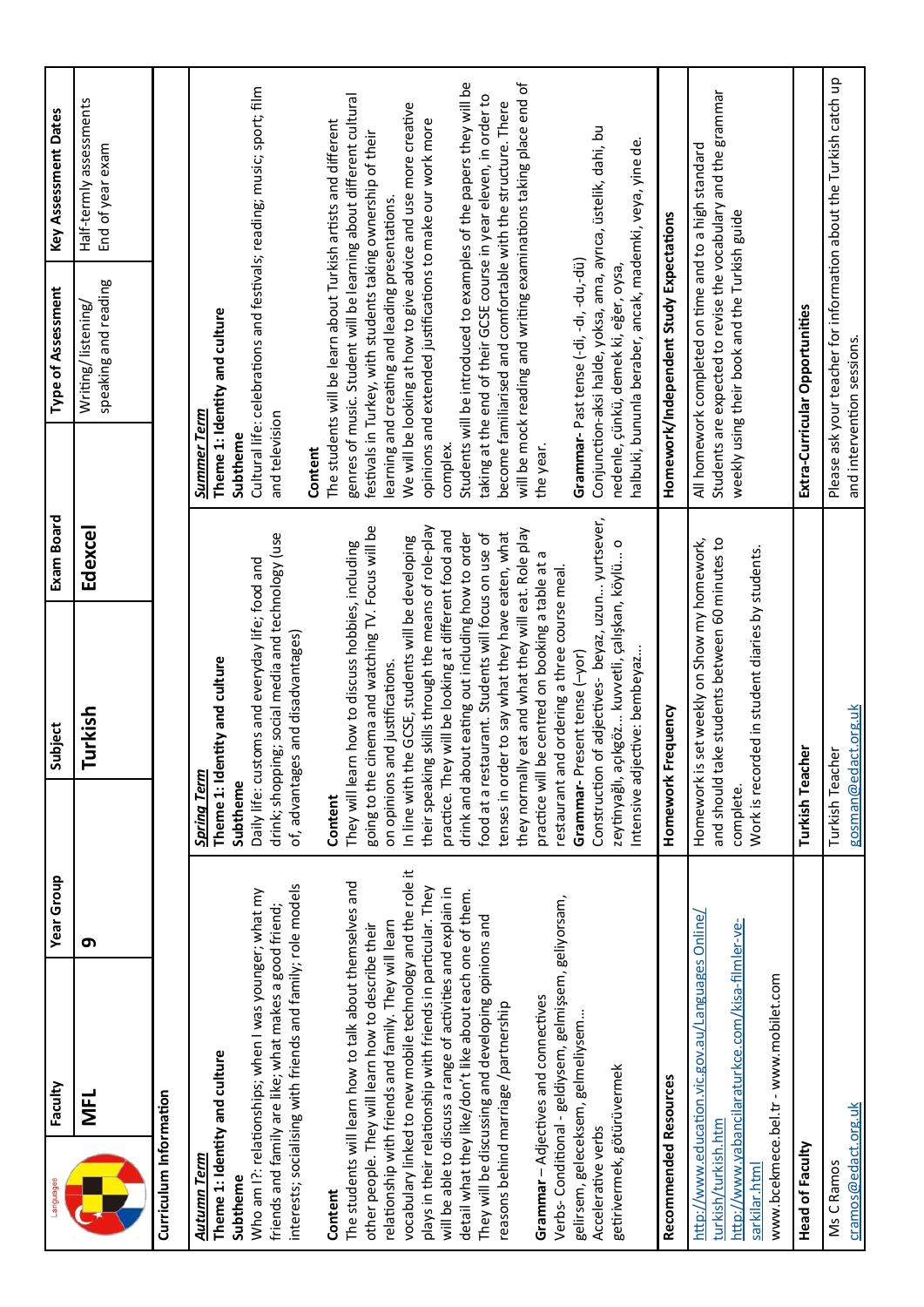| Turkish                              | Fakülte                                                                                                                                                                                   | Sinif |                        | Ders                                                                                                            | Sinav      |                                    | Sınavlar                                                                                                             | Sınav Tarihleri                                                                                                                             |  |
|--------------------------------------|-------------------------------------------------------------------------------------------------------------------------------------------------------------------------------------------|-------|------------------------|-----------------------------------------------------------------------------------------------------------------|------------|------------------------------------|----------------------------------------------------------------------------------------------------------------------|---------------------------------------------------------------------------------------------------------------------------------------------|--|
|                                      | <b>MFL/Diller</b><br>bölümü                                                                                                                                                               | თ     |                        | Turkish                                                                                                         | <b>OCR</b> |                                    | konuşma and okuma<br>Yazma/ dinleme/                                                                                 | Her dönem sonu ve yıl sonu<br>sinavi                                                                                                        |  |
| Curriculum information               |                                                                                                                                                                                           |       |                        |                                                                                                                 |            |                                    |                                                                                                                      |                                                                                                                                             |  |
| Sonbahar Dönemi<br>Konu : Aile       |                                                                                                                                                                                           |       | Kış Dönemi             | Konu: Sosyal yaşam ve eğlence                                                                                   |            | Konu: Sağlıklı yaşam<br>Yaz Dönemi |                                                                                                                      |                                                                                                                                             |  |
|                                      | Öğrenciler kendilerini en iyi şekilde ifade edebilmeyi ve ail<br>eleri hakkında konuşabilmeyi bunun yanında başka insanl<br>arla olan ilişkilerini doğru şekilde ifade edebilmeyi öğrenic |       | eniceklerdir.          | ilgi alanları ve hobileri hakkında konuşabilecekler. S<br>Öğrenciler Türk sanatçı ve farklı müzik türlerini öğr |            |                                    | Sağlıklı ve sağlıksız yiyecekler konusunda tartışacaklar.                                                            | Bu konu üzerinde yaratıcılıklarını kullanarak farklı menüler hazırla<br>Öğrenciler sağlıklı yaşam konusunda bilgilerini geliştireceklerdir. |  |
| er kullanacaklardır.                 | eklerdir. Anlatımlarında mümkün olduğu kadar çok tasvirl                                                                                                                                  |       |                        | inema filimleri ve türleri hakkında görüşlerini bildir<br>me yateneğine sahip olucaklardır.                     |            | ardır.                             |                                                                                                                      | yacaklar ve başkalarıyla bu konuda görüş alışverişinde bulunacakl                                                                           |  |
|                                      | ni nasıl kullandıklarını anlatacaklar. Özellikle arkadaşlık iliş<br>Arkadaşları ve aileleleri ile iletişimde günümüz teknolojisi                                                          |       | geliştireceklerdir.    | GCSE sınav sorularına yönelik konuşma becerilerini                                                              |            |                                    | arzlarına bakıp karşılaştıracaklardır.                                                                               | Kendi kültürlerinin yemek tarzlarına ve başka kültürlerin yemek t                                                                           |  |
| olduğunu anlatabilecekler.           | kilerinde cep telefonu ve bilgisayaraların etkilerinin neler                                                                                                                              |       |                        | Farklı kültürlerin yiyecek ve içeceklerine bakarak ha<br>ngi tür yiyecekleri sevdikleri konusunda fikirlerini s |            | i kazanacaklardır.                 |                                                                                                                      | Bu konuda sunum hazırlayacaklar ve başkalarına sunma becerisin                                                                              |  |
|                                      | nde nasıl dile getirip başkalarıyla tartışabileceklerini öğren<br>liişkilerinde sevdikleri ve sevmedikleri noktaları toplum içi                                                           |       | öyleyebilecekler.      | Genellikle ne yediklerini ve ne yiy<br>eceklerini söyleyebilme becerisini kazanacaklar. En                      |            |                                    | fta girecekleri sınav için ilk hazırlıklarını yapıcaklardır.                                                         | Bu konuda çıkan GCSE sınav sorularına bakılacak ve onbirinci sını                                                                           |  |
| iceklerdir.                          | Evlilik ve arkadaşlık konusundaki düşüncelerini ifade edip                                                                                                                                |       | ğrenicekler.           | önemlisi restorantta nasıl sipariş verebileceklerini ö                                                          |            |                                    | Öğrenciler konuşma, yazma ve okuma sınavına gireceklerdir.                                                           |                                                                                                                                             |  |
| tartışabilmeyi öğreneceklerdir.      |                                                                                                                                                                                           |       |                        |                                                                                                                 |            | Gramer:                            |                                                                                                                      |                                                                                                                                             |  |
| Gramer:                              |                                                                                                                                                                                           |       | aman                   | Gramer: Geçmiş zaman, şimdiki zaman ve gelecek z                                                                |            |                                    | Sıfatlar- çürümüş elma, taze meyva, sağlıklı yiyecekler, sert<br>Şimdiki zaman "-yor" ve gelecek zaman "-ecek,-acak" |                                                                                                                                             |  |
| Tercüme etme<br>Dönüşlü fiiller      | Şimdiki zamana göre fiil çekimleri                                                                                                                                                        |       |                        |                                                                                                                 |            | armut, ekşi limon…vb               |                                                                                                                      |                                                                                                                                             |  |
| Tavsiye edilen kaynaklar             |                                                                                                                                                                                           |       | Ev ödevi               |                                                                                                                 |            |                                    | Ödev - Bağımsız çalışma beklentileri                                                                                 |                                                                                                                                             |  |
|                                      | http://www.education.vic.gov.au/Languages                                                                                                                                                 |       |                        | teslim edilmesi gerekir. Ödevi tamamlama süresi<br>Ev ödevi her hafta verilir ve ödevin zamanında               |            |                                    |                                                                                                                      | klenir. Öğrencilerden yeni öğrendikleri kelimeleri ve dilbilgisi kur<br>Bütün ödevlerin zamanında ve en üstün şekilde tamamlaması be        |  |
| $On$ line/turkish/turkish.htmhttp:// |                                                                                                                                                                                           |       | en fazla 60 dakikadır. |                                                                                                                 |            |                                    | allarını tekrarlamaları istenir.                                                                                     |                                                                                                                                             |  |
|                                      | sarkilar.html /www.bcekmece.bel.tr www.mobilet.co<br>www.yabancilaraturkce.com/kisa-filmler-ve-                                                                                           |       |                        |                                                                                                                 |            |                                    |                                                                                                                      |                                                                                                                                             |  |
| Bölüm Başkanı                        |                                                                                                                                                                                           |       |                        | Türkçe Öğretmeni/koordinatörü                                                                                   |            |                                    | Müfredat dışı çalışmalar                                                                                             |                                                                                                                                             |  |
| Ms C Ramos                           |                                                                                                                                                                                           |       | Ms G Osman             |                                                                                                                 |            |                                    |                                                                                                                      | Ders saatleri dışındaki çalışmalar için lütfen Türkçe öğretmeni ile                                                                         |  |
| cramos@edact.org.uk                  |                                                                                                                                                                                           |       |                        | gosman@edact.org.uk                                                                                             |            | iletişim kurunuz.                  |                                                                                                                      |                                                                                                                                             |  |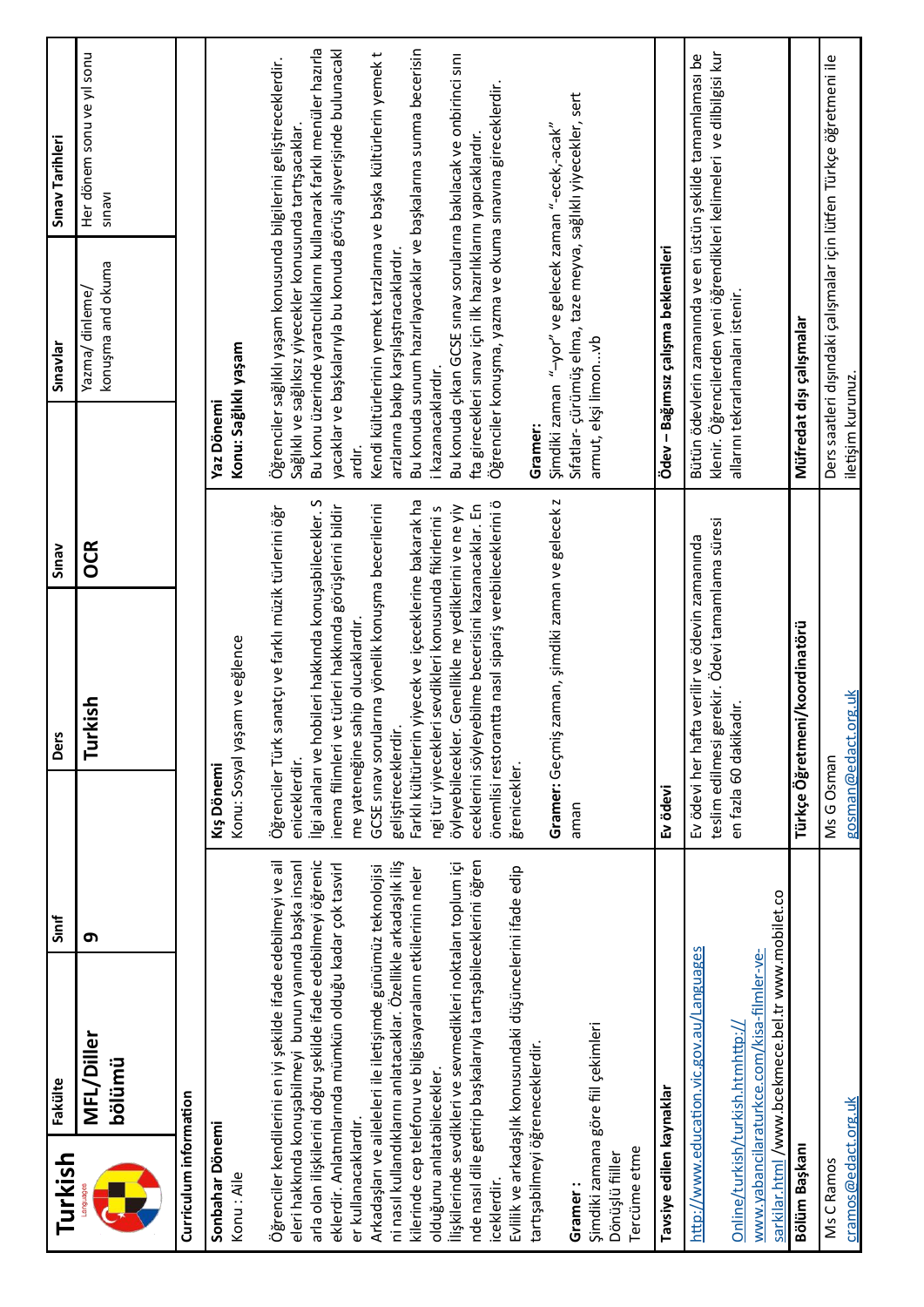|                                  | Faculty                                                                                                                                   | Group<br>Year | ã<br>Subj                                                                                                                                        | Board<br>Exam | Type of Assessment                                                                                                                         | Key Assessment Dates  |  |
|----------------------------------|-------------------------------------------------------------------------------------------------------------------------------------------|---------------|--------------------------------------------------------------------------------------------------------------------------------------------------|---------------|--------------------------------------------------------------------------------------------------------------------------------------------|-----------------------|--|
|                                  | Physical Education                                                                                                                        | თ             | <b>Cambridge National</b><br>Studies<br>Sports!                                                                                                  | <b>OCR</b>    | 2 internally assessed (externally moderated)<br>1 external written examination unit<br>coursework assignments                              | See school<br>website |  |
| Curriculum Information           |                                                                                                                                           |               |                                                                                                                                                  |               |                                                                                                                                            |                       |  |
| Autumn Term:                     |                                                                                                                                           |               | E,<br><b>Spring Ter</b>                                                                                                                          |               | <u>Summer Term</u>                                                                                                                         |                       |  |
|                                  | Unit R185 Performance and leadership in sports                                                                                            |               | Unit R185 Performance and leadership in sports                                                                                                   |               | Unit R185 Performance and leadership in sports                                                                                             |                       |  |
| activities                       |                                                                                                                                           |               | activities                                                                                                                                       |               | activities                                                                                                                                 |                       |  |
| sporting activity                | Applying practice methods to support improvement in a<br>Strengths and weaknesses of sports performance<br>Methods to improve performance |               | Organisation of a sports activity session<br>Delivering a sports activity session<br>sports activity session<br>Delivering a<br>$\bullet$        |               | Reviewing your own performance in planning and<br>Review leadership of a sports activity session<br>delivery of a sports activity session  |                       |  |
| Use of tools to aid evaluation   | Measuring improvement in performance                                                                                                      |               | Key components of performance (practical)<br>Performance in two selected activities                                                              |               | Key components of performance (practical)<br>Performance in two selected activities                                                        |                       |  |
| Participating in your activities | Key components of performance (practical)<br>Performance in two selected activities                                                       |               | Managing and maintaining performance in individual<br>Decision-making during performance<br>Participating in your activities<br>activities       |               | Managing and maintaining performance in<br>Decision-making during performance<br>Participating in your activities<br>individual activities |                       |  |
| activities                       | Managing and maintaining performance in individual<br>Your role and contribution to team activities<br>Decision-making during performance |               | Your role and contribution to team activities                                                                                                    |               | Your role and contribution to team activities                                                                                              |                       |  |
| Recommended Resources            |                                                                                                                                           |               | k Frequency<br>Homewor                                                                                                                           |               | Homework/Independent Study                                                                                                                 |                       |  |
|                                  |                                                                                                                                           |               |                                                                                                                                                  |               | Expectations                                                                                                                               |                       |  |
|                                  | http://www.bbc.co.uk/education/subjects/znyb4wx<br>https://quizlet.com/class/291403,                                                      |               | Homework is set weekly and should take students<br>recorded in student diaries and can be found on<br>between 30-60 minutes to complete. Work is |               | high standard using relevant PE key terms.<br>All homework completed on time and to a                                                      |                       |  |
| www.olympics.org.uk              |                                                                                                                                           |               | show my homework.                                                                                                                                |               |                                                                                                                                            |                       |  |
| www.paralympic.org               |                                                                                                                                           |               | https://edmontoncounty.showmyhomework.co.uk/<br>school/homeworks/calendar                                                                        |               |                                                                                                                                            |                       |  |
| www.culture.gov.uk               |                                                                                                                                           |               |                                                                                                                                                  |               |                                                                                                                                            |                       |  |
| Sportsplan.net                   |                                                                                                                                           |               |                                                                                                                                                  |               |                                                                                                                                            |                       |  |
| <b>Head of Faculty</b>           |                                                                                                                                           |               | <b>Head of Key Stage 4</b>                                                                                                                       |               | Extra-Curricular Opportunities                                                                                                             |                       |  |
| Mr C Hosier                      |                                                                                                                                           |               | Miss O Burrows                                                                                                                                   |               | Please ask you teacher for information about                                                                                               |                       |  |
| chosier@edact.org.uk             |                                                                                                                                           |               | oburrows@edact.org.uk                                                                                                                            |               | extra PE revision sessions and Extra<br>Curricular cCubs                                                                                   |                       |  |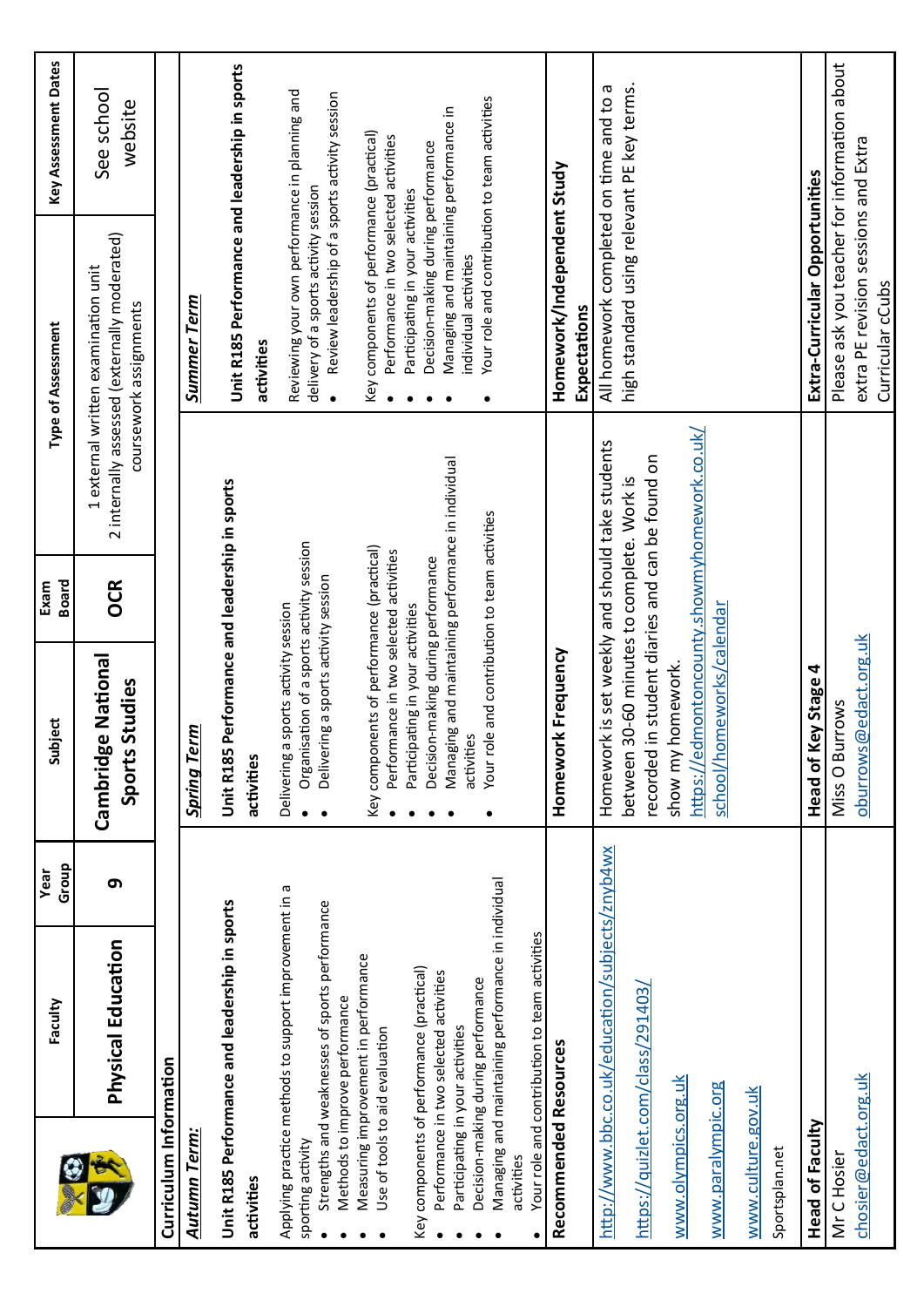|                                            | Faculty | <b>Year Group</b>                                      | Subject                                                | Exam Board                                | Type of Assessment                                             |                                                                                                                 | Key Assessment Dates                                |
|--------------------------------------------|---------|--------------------------------------------------------|--------------------------------------------------------|-------------------------------------------|----------------------------------------------------------------|-----------------------------------------------------------------------------------------------------------------|-----------------------------------------------------|
|                                            | Science | ത                                                      | Triple                                                 | ⋖<br>Ř                                    |                                                                | Students will sit 2 exams per GCSE (paper 1 and paper 2) to<br>100% Exam-based assessment at the end of Year 11 | the dates of end of topic<br>See school website for |
|                                            |         | Sets 1-2                                               | (GCSE Biology,<br>Chemistry and<br>Science<br>Physics) |                                           | Each exam lasts 1 hour 45 minutes.<br>make a total of 6 exams. | NB Students will achieve three GCSEs at the end of this course                                                  | and end of year exams.                              |
| Curriculum information                     |         |                                                        |                                                        |                                           |                                                                |                                                                                                                 |                                                     |
| For GCSE Biology:                          |         |                                                        |                                                        |                                           |                                                                |                                                                                                                 |                                                     |
| Autumn Term                                |         |                                                        | <b>Spring Term</b>                                     |                                           |                                                                | Summer Term                                                                                                     |                                                     |
| First half term:                           |         | Second half term:                                      | Third half term:                                       |                                           | Fourth half term:                                              | Fifth half term:                                                                                                | Sixth half term:                                    |
| Cells A                                    |         | Cells B                                                |                                                        | Cells B continued                         | Organisation continued<br>$\bullet$                            | $\bullet$<br>Organisation continued<br>$\bullet$                                                                | Revision for end of year                            |
|                                            |         |                                                        | Organisation                                           |                                           |                                                                |                                                                                                                 | exam                                                |
| For GCSE Chemistry:                        |         |                                                        |                                                        |                                           |                                                                |                                                                                                                 |                                                     |
| <b>Autumn Term</b>                         |         |                                                        | <b>Spring Term</b>                                     |                                           |                                                                | <b>Summer Term</b>                                                                                              |                                                     |
| First half term:                           |         | Second half term:                                      | Third half term:                                       |                                           | Fourth half term:                                              | Fifth half term:                                                                                                | Sixth half term:                                    |
| Atomic structure and<br>the periodic table |         | Atomic structure and<br>the periodic table             |                                                        | Bonding, structure,<br>and the properties | Energy Changes                                                 | Energy Changes<br>continued                                                                                     | Revision for end of year<br>exam                    |
|                                            |         | continued                                              |                                                        | of matter continued                       |                                                                |                                                                                                                 |                                                     |
|                                            |         | Bonding, structure, and<br>the properties of<br>matter |                                                        |                                           |                                                                |                                                                                                                 |                                                     |
| For GCSE Physics:                          |         |                                                        |                                                        |                                           |                                                                |                                                                                                                 |                                                     |
| Autumn Term                                |         |                                                        | <b>Spring Term</b>                                     |                                           |                                                                | <u>Summer Term</u>                                                                                              |                                                     |
| First half term:                           |         | Second half term:                                      | Third half term:                                       |                                           | Fourth half term:                                              | Fifth half term:                                                                                                | Sixth half term:                                    |
| Energy                                     |         | Energy continued                                       |                                                        | Atomic Structure                          | Particle Model<br>$\bullet$                                    | $\bullet$<br>Particle Model continued                                                                           | Revision for end of year<br>exam                    |
| Recommended Resources                      |         |                                                        | Homework Frequency                                     |                                           |                                                                | Homework/Independent Study Expectations                                                                         |                                                     |
| http://www.aqa.org.uk/                     |         |                                                        |                                                        | students 60 minutes to complete.          | Two pieces of homework is set weekly, and should take          | All homework completed on time and to a high standard.<br>Diagrams of equipment must be drawn in pencil.        |                                                     |
|                                            |         | http://www.bbc.co.uk/education/subjects/zrkw2hv        |                                                        | Tasks are recorded on Show My Homework.   |                                                                |                                                                                                                 |                                                     |
| Head of Faculty                            |         |                                                        |                                                        | Head of Department/Key Stage 4            |                                                                | Extra-Curricular Opportunities                                                                                  |                                                     |
| rtente@edact.org.uk<br>Dr R Tente          |         |                                                        | ahibbert@edact.org.uk<br>Mr A Hibbert                  |                                           |                                                                | Please ask you teacher for information about the Science club<br>that starts in the Autumn term.                |                                                     |
|                                            |         |                                                        |                                                        |                                           |                                                                |                                                                                                                 |                                                     |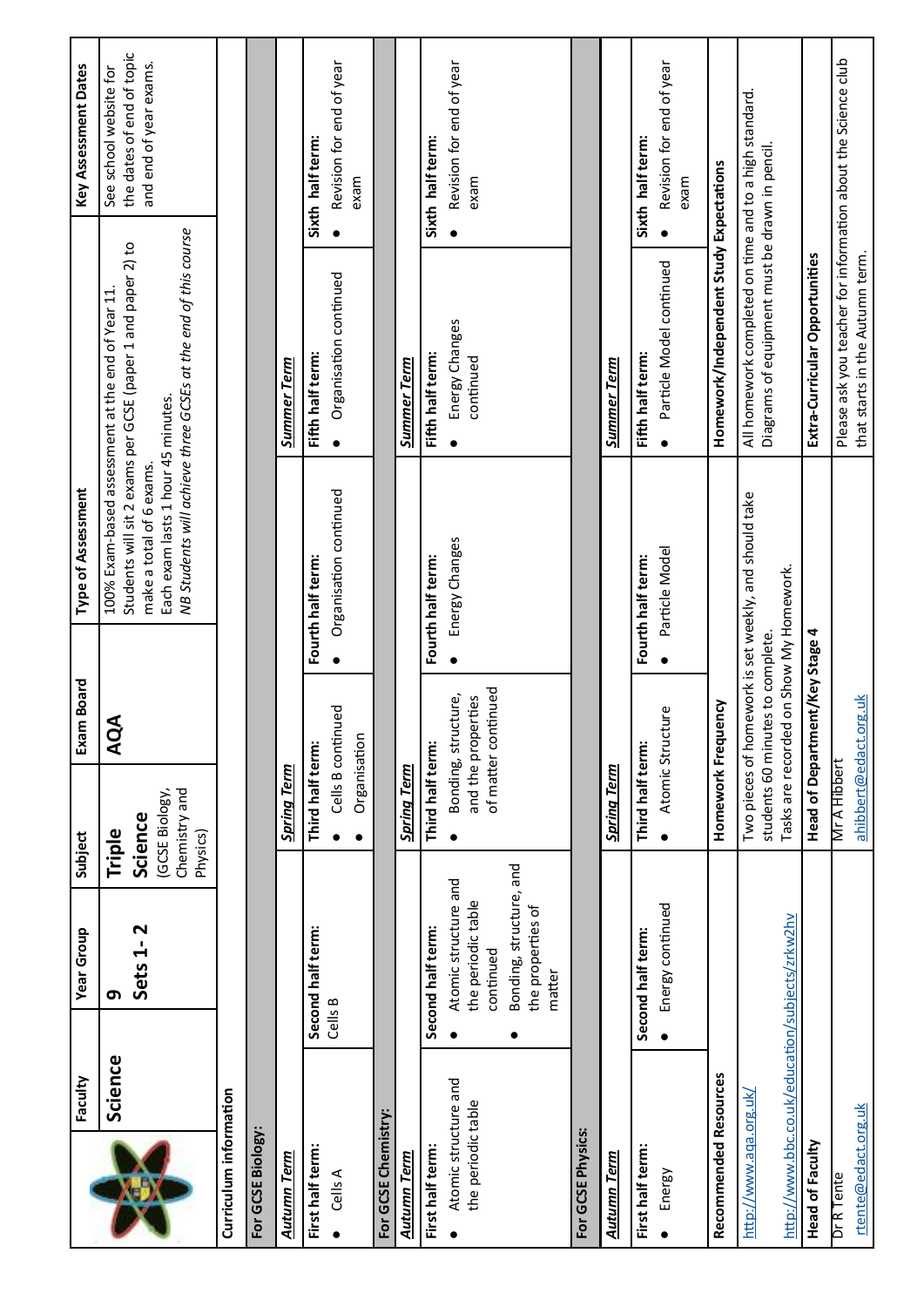|                                                                           | Faculty | <b>Year Group</b>                                                                 | Subject                                             | Exam Board                                                                 | Type of Assessment                                                                                     |                                                                                                                                                                                                                                       | Key Assessment Dates                                                             |
|---------------------------------------------------------------------------|---------|-----------------------------------------------------------------------------------|-----------------------------------------------------|----------------------------------------------------------------------------|--------------------------------------------------------------------------------------------------------|---------------------------------------------------------------------------------------------------------------------------------------------------------------------------------------------------------------------------------------|----------------------------------------------------------------------------------|
|                                                                           | Science | Sets 3-5<br>თ                                                                     | Combined<br>Science<br>GCSE                         | AQA                                                                        | Each exam lasts 1 hour 15 minutes.<br>specification.<br>course                                         | mixture of Biology, Chemistry and Physics content in the<br>Students will sit a total of 6 exams (papers 1 - 6) to test<br>NB Students will achieve two GCSEs at the end of this<br>100% Exam-based assessment at the end of Year 11. | See school website for<br>topic and end of year<br>the dates of end of<br>exams. |
| Curriculum information                                                    |         |                                                                                   |                                                     |                                                                            |                                                                                                        |                                                                                                                                                                                                                                       |                                                                                  |
| <u>Autumn Term</u>                                                        |         |                                                                                   | <b>Spring Term</b>                                  |                                                                            |                                                                                                        | Sunnner Term                                                                                                                                                                                                                          |                                                                                  |
| First half term:                                                          |         | Second half term:                                                                 | Third half term:                                    |                                                                            | Fourth half term:                                                                                      | Fifth half term:                                                                                                                                                                                                                      | Sixth half term:                                                                 |
| Atomic structure and the<br>periodic table<br>Cells                       |         | Atomic structure and<br>the periodic table<br>Organisation<br>continued<br>Energy | Organisation<br>continued<br>of matter<br>$\bullet$ | Bonding, structure,<br>and the properties                                  | the properties of matter<br>Bonding, structure, and<br>Atomic Structure<br>Energy Changes<br>continued | Energy Changes<br>Particle Model<br>continued                                                                                                                                                                                         | Revision for end of year<br>exam                                                 |
|                                                                           |         |                                                                                   |                                                     |                                                                            |                                                                                                        |                                                                                                                                                                                                                                       |                                                                                  |
| Recommended Resources                                                     |         |                                                                                   | Homework Frequency                                  |                                                                            |                                                                                                        | Homework/Independent Study Expectations                                                                                                                                                                                               |                                                                                  |
| http://www.bbc.co.uk/education/subjects/zrkw2hv<br>http://www.aqa.org.uk/ |         |                                                                                   |                                                     | Tasks are recorded on Show My Homework.<br>students 60 minutes to complete | Two pieces of homework is set weekly, and should take                                                  | All homework completed on time and to a high standard.<br>Diagrams of equipment must be drawn in pencil.                                                                                                                              |                                                                                  |
| Head of Faculty                                                           |         |                                                                                   | Head of Depa                                        | Irtment/Key Stage 4                                                        |                                                                                                        | Extra-Curricular Opportunities                                                                                                                                                                                                        |                                                                                  |
| rtente@edact.org.uk<br>Dr R Tente                                         |         |                                                                                   | Mr A Hibbert                                        | ahibbert@edact.org.uk                                                      |                                                                                                        | Please ask you teacher for information about the Science<br>club that starts in the Autumn term.                                                                                                                                      |                                                                                  |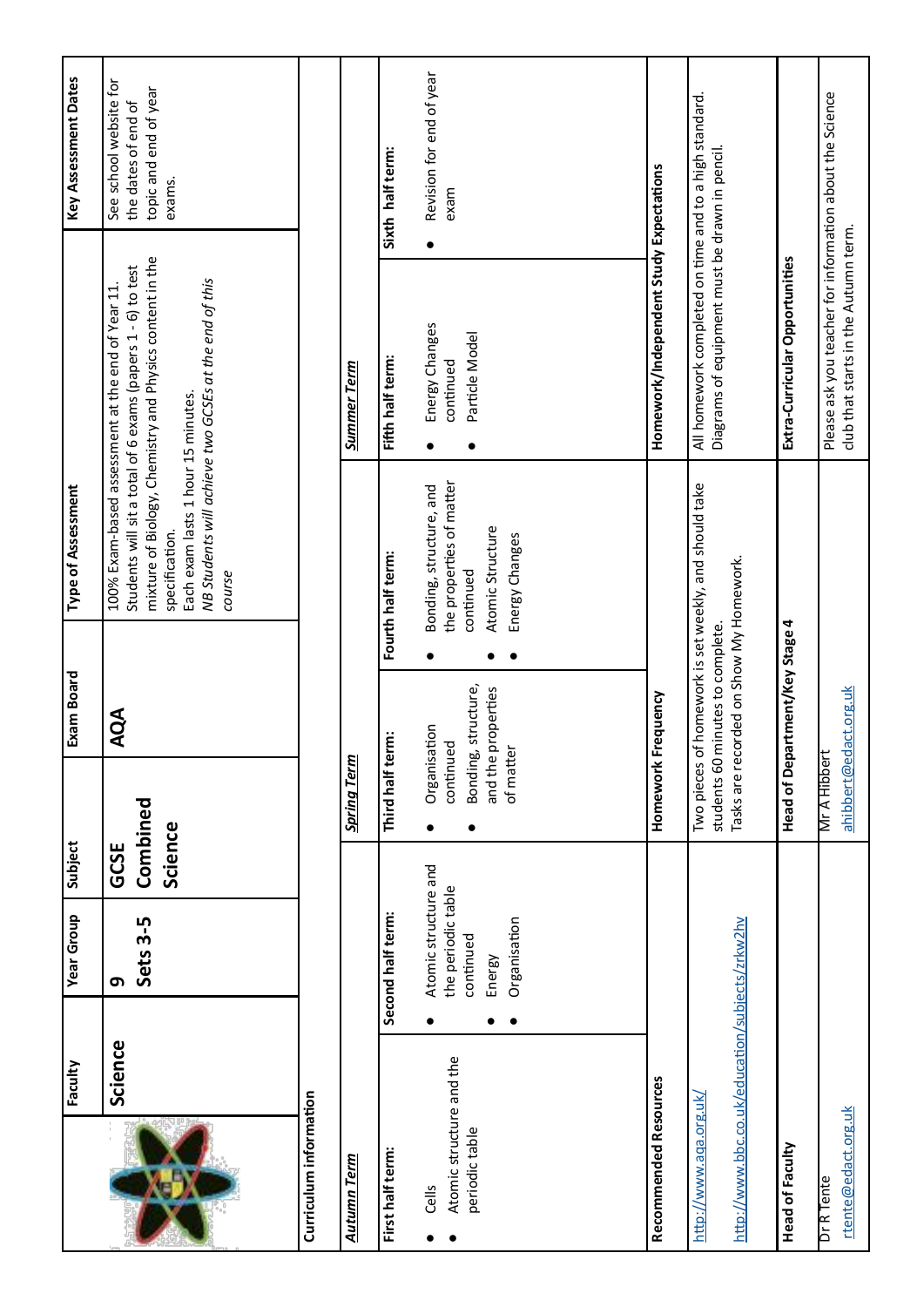|                                                                           | Faculty | <b>Year Group</b>                                                      | Subject                           | Exam Board                                                                  | Type of Assessment                                                   |                                                                                                                                                                                                                                    | Key Assessment Dates                                                             |
|---------------------------------------------------------------------------|---------|------------------------------------------------------------------------|-----------------------------------|-----------------------------------------------------------------------------|----------------------------------------------------------------------|------------------------------------------------------------------------------------------------------------------------------------------------------------------------------------------------------------------------------------|----------------------------------------------------------------------------------|
|                                                                           | Science | Sets 6<br>თ                                                            | Entry Level<br>Science            | <b>OCR</b>                                                                  |                                                                      | Entry Level Qualification: 72% test-based assessment done<br>moderated externally. Qualification to be completed by<br>throughout the week. 8% practical skills (can-do tasks)<br>assessment done once a half term. 20% coursework | See school website for<br>topic and end of year<br>the dates of end of<br>exams. |
|                                                                           |         |                                                                        | then                              | Then                                                                        | the end of the third half term in Year 9.                            |                                                                                                                                                                                                                                    |                                                                                  |
|                                                                           |         |                                                                        | Combined<br>GCSE                  | AQA                                                                         | specification.                                                       | mixture of Biology, Chemistry and Physics content in the<br>Students will sit a total of 6 exams (papers 1 - 6) to test<br>100% Exam-based assessment at the end of Year 11.                                                       |                                                                                  |
|                                                                           |         |                                                                        | Science                           |                                                                             | Each exam lasts 1 hour 15 minutes.<br>course                         | NB Students will achieve two GCSEs at the end of this                                                                                                                                                                              |                                                                                  |
| Curriculum information                                                    |         |                                                                        |                                   |                                                                             |                                                                      |                                                                                                                                                                                                                                    |                                                                                  |
| <b>Autumn Term</b>                                                        |         |                                                                        | <b>Spring Term</b>                |                                                                             |                                                                      | <u>Summer Term</u>                                                                                                                                                                                                                 |                                                                                  |
| First half term:                                                          |         | Second half term:                                                      | Third half term:                  |                                                                             | Fourth half term:                                                    | Fifth half term:                                                                                                                                                                                                                   | Sixth half term:                                                                 |
| Entry Level: B1 - B12<br>Biology Can do tasks<br>Entry Level: C1-C2       |         | Entry Level: C3-C12<br>Entry Level: P1-P6<br>Chemistry Can do<br>tasks | tasks<br>Cells<br>P <sub>12</sub> | Entry Level: P7-<br>Physics Can do<br>Coursework<br>Entry Level             | Atomic structure and the<br>periodic table Energy<br>Cells continued | Energy continued<br>Organisation                                                                                                                                                                                                   | Revision for end of year<br>Organisation continued<br>exam                       |
| Recommended Resources                                                     |         |                                                                        |                                   | Homework Frequency                                                          |                                                                      | Homework/Independent Study Expectations                                                                                                                                                                                            |                                                                                  |
| http://www.bbc.co.uk/education/subjects/zrkw2hv<br>http://www.aqa.org.uk/ |         |                                                                        |                                   | Tasks are recorded on Show My Homework.<br>students 60 minutes to complete. | Two pieces of homework is set weekly, and should take                | All homework completed on time and to a high standard.<br>Diagrams of equipment must be drawn in pencil.                                                                                                                           |                                                                                  |
| Head of Faculty                                                           |         |                                                                        |                                   | Head of Department/Key Stage 4                                              |                                                                      | Extra-Curricular Opportunities                                                                                                                                                                                                     |                                                                                  |
| Dr R Tente rtente@edact.org.uk                                            |         |                                                                        | Dr R Tente                        | rtente@edact.org.uk                                                         |                                                                      | Please ask you teacher for information about the Science<br>club that starts in the Autumn term.                                                                                                                                   |                                                                                  |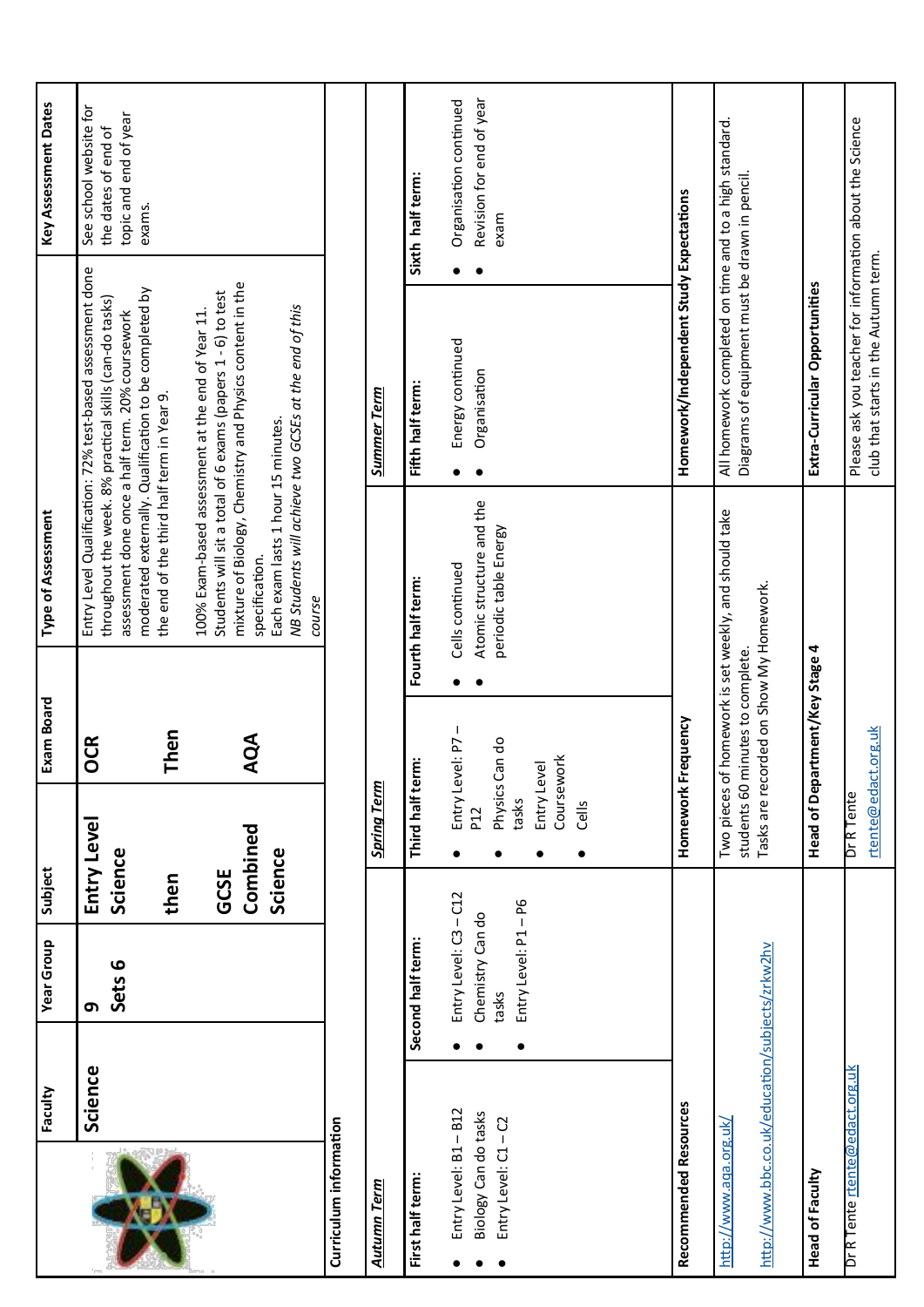<span id="page-20-0"></span>

|                                                                     | Faculty | <b>Year Group</b>                       | Subject                           | Exam Board                                                      | Type of Assessment                                        |                                                                                                          | Key Assessment Dates                                                      |
|---------------------------------------------------------------------|---------|-----------------------------------------|-----------------------------------|-----------------------------------------------------------------|-----------------------------------------------------------|----------------------------------------------------------------------------------------------------------|---------------------------------------------------------------------------|
|                                                                     | Science | თ                                       | Entry Level<br>Certificate        | <b>DCT</b>                                                      | 20% practical investigation write up<br>Mixed assessment: |                                                                                                          | Students will complete<br>15 minute end of topic<br>tests after every 2-3 |
|                                                                     |         |                                         |                                   |                                                                 | 10% can do tasks                                          |                                                                                                          | lessons.                                                                  |
|                                                                     |         |                                         |                                   |                                                                 | 70% end of topic tests                                    |                                                                                                          |                                                                           |
| Curriculum information                                              |         |                                         |                                   |                                                                 |                                                           |                                                                                                          |                                                                           |
| Autumn Term                                                         |         |                                         | <b>Spring Term</b>                |                                                                 |                                                           | Summer Term                                                                                              |                                                                           |
| First half term:                                                    |         | Second half term:                       | Third half term:                  |                                                                 | Fourth half term:                                         | Fifth half term:                                                                                         | Sixth half term:                                                          |
| Dead or Alive<br>Biology topics:                                    |         | Biology topics:                         | Biology topics:                   |                                                                 | Food Factory<br>Biology topics:                           | <b>Body Wars</b><br>Biology topic:                                                                       | Course to be confirmed                                                    |
| <b>Babies</b>                                                       |         | Healthy Eating<br>Casualty              |                                   | Gasping for Breath<br>Creepy Crawlies                           | Drugs in Society                                          |                                                                                                          | depending on curriculum<br>changes                                        |
| Extinction                                                          |         | Control Systems                         | Fooling your<br>Senses            |                                                                 | My Genes                                                  | What's added to our<br>Chemistry topic:                                                                  |                                                                           |
| Acids and Alkalis<br>Chemistry topics:                              |         | Heavy Metal?<br>Chemistry topics:       | Chemistry topics:<br>Strong Stuff |                                                                 | Chemistry topics:<br>Sorting Out                          | Food?                                                                                                    |                                                                           |
| Cooking and Cleaning<br>Colours and Smells                          |         | Fibres and Fabrics<br>Clean Air?        | slow?                             | How Fast? How<br>Restless Earth                                 | CSI Plus<br><b>Fuels</b>                                  | <b>Medical Rays</b><br>Physic topics:<br>$\bullet$                                                       |                                                                           |
|                                                                     |         | Physic topics:                          | Physic topics:                    |                                                                 |                                                           |                                                                                                          |                                                                           |
| Acids and Alkalis<br>Physic topics:                                 |         | Let there be Light!<br>Pushes and Pulls |                                   | Alternative Energy                                              | Hot Stuff!<br>Physic topics:                              |                                                                                                          |                                                                           |
| Cooking and Cleaning<br>Attractive Forces                           |         | Final Frontier                          |                                   | Deep Impacts<br>Driving Along                                   | Nuclear Power<br>Full Spectrum                            |                                                                                                          |                                                                           |
| Recommended Resources                                               |         |                                         |                                   | Homework Frequency                                              |                                                           | Homework/Independent Study Expectations                                                                  |                                                                           |
| http://www.ocr.org.uk/Images/80809-specification-<br>accredited.pdf |         |                                         |                                   | between 30-60 minutes to complete.<br>Work is set through SMHW. | Homework is set weekly and should take students           | All homework completed on time and to a high standard.<br>Diagrams of equipment must be drawn in pencil. |                                                                           |
| http://www.bbc.co.uk/education/subjects/zrkw2hv                     |         |                                         |                                   |                                                                 |                                                           |                                                                                                          |                                                                           |
| Head of Faculty                                                     |         |                                         |                                   | Head of Department/Key Stage 4                                  |                                                           | Extra-Curricular Opportunities                                                                           |                                                                           |
| tente@edact.org.uk<br>Dr R Tente r                                  |         |                                         | Mr A Hibbert                      | ahibbert@edact.org.uk                                           |                                                           | Please ask you teacher for information about the STEM club<br>that runs weekly.                          |                                                                           |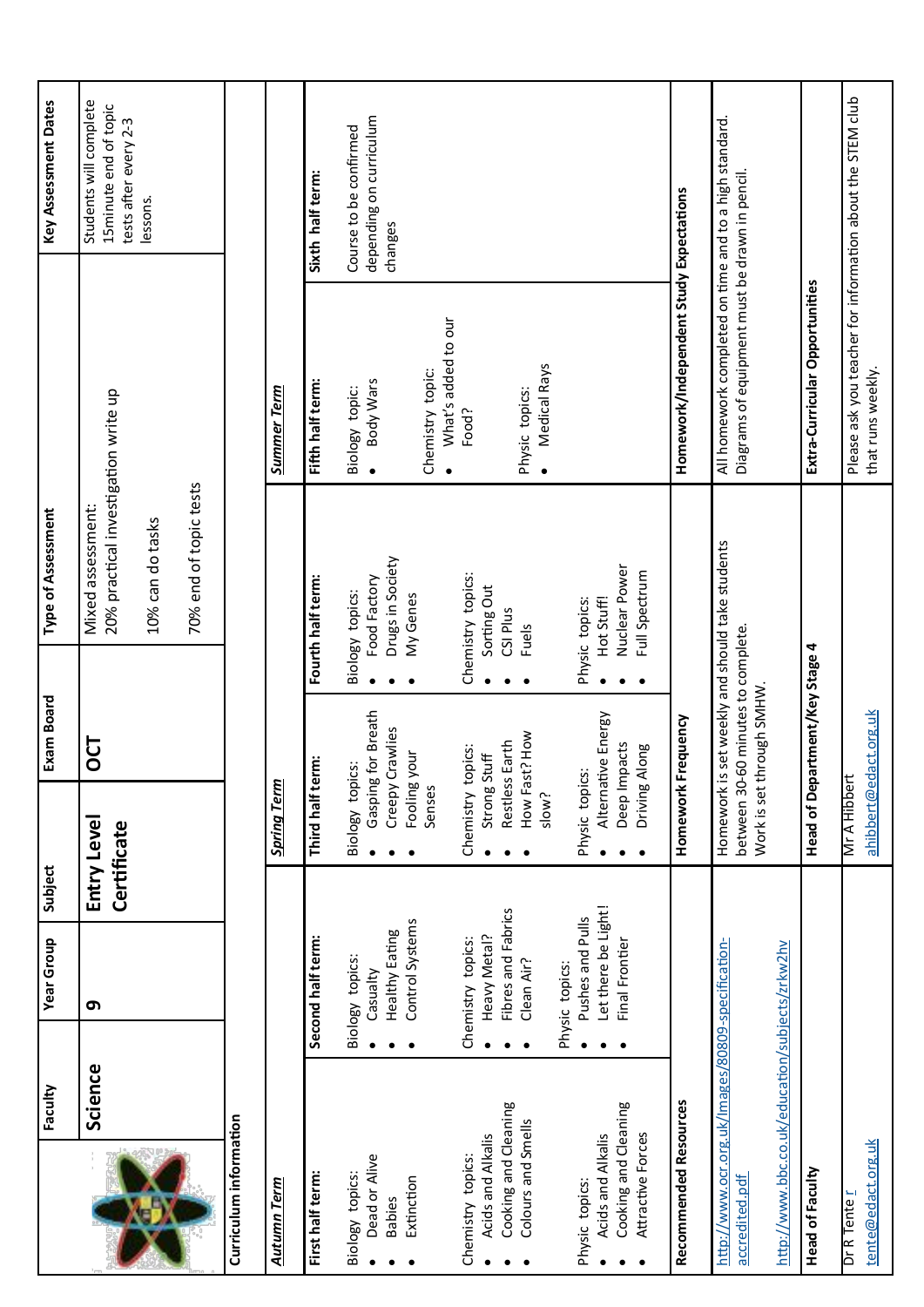|                         | Faculty                                                                                                                                                                                                                                                                                                                                                                                                                                                                                                                                                  | Year Group |                                                | Subject                                                                                                                                                                                                                                                                                                                                                                                                                                                                          | Exam Board |                    | Type of Assessment                                                                                                                                                                                                                                                                                                                                                                                                                                                                                          | Key Assessment Dates |
|-------------------------|----------------------------------------------------------------------------------------------------------------------------------------------------------------------------------------------------------------------------------------------------------------------------------------------------------------------------------------------------------------------------------------------------------------------------------------------------------------------------------------------------------------------------------------------------------|------------|------------------------------------------------|----------------------------------------------------------------------------------------------------------------------------------------------------------------------------------------------------------------------------------------------------------------------------------------------------------------------------------------------------------------------------------------------------------------------------------------------------------------------------------|------------|--------------------|-------------------------------------------------------------------------------------------------------------------------------------------------------------------------------------------------------------------------------------------------------------------------------------------------------------------------------------------------------------------------------------------------------------------------------------------------------------------------------------------------------------|----------------------|
| @<br>经旧                 | Social Sciences                                                                                                                                                                                                                                                                                                                                                                                                                                                                                                                                          | ෨          |                                                | GCSE Geography                                                                                                                                                                                                                                                                                                                                                                                                                                                                   | AQA        |                    | Summer of Year 11<br>m<br>$100%$ exam $-$<br>exams in the                                                                                                                                                                                                                                                                                                                                                                                                                                                   | See school website   |
| Curriculum Information  |                                                                                                                                                                                                                                                                                                                                                                                                                                                                                                                                                          |            |                                                |                                                                                                                                                                                                                                                                                                                                                                                                                                                                                  |            |                    |                                                                                                                                                                                                                                                                                                                                                                                                                                                                                                             |                      |
| Autumn Term             | and how societies are attempting to adapt and mitigate<br>Students will learn about tectonic and weather hazards<br>revision lessons consolidating the acquired knowledge<br>causes, the impacts it is having on different of scales<br>such events. This is followed by climate change - its<br>the risks posed. Extreme weather events, through a<br>- their causes impacts and how societies deal with<br>range of case study examples will also be studied.<br>Students will be assessed on each sub-topic after<br>and identify any misconceptions. |            | <b>Spring Term</b>                             | Students will learn about ecosystems at a small,<br>global scale (e.g. biomes). This is followed by a<br>detailed study of two large scale ecosystems -<br>lessons consolidating the acquired knowledge<br>threats and management). Students will be<br>local scale (e.g. pond), as well as at a large,<br>(characteristics, challenges, opportunities,<br>assessed on each sub-topic after revision<br>tropical rainforests and hot deserts<br>and identify any misconceptions. |            | <b>Summer Term</b> | Economy (NEE). After revision and preparation for the end of<br>challenges it faces, is covered in the remainder of the term.<br>year exams, an in-depth study of a UK city and the issues &<br>followed by an in-depth case study of the issues faced by a<br>urban issues and challenges. This will focus on why urban<br>areas are growing so rapidly and the implications. This is<br>In the first half of the summer term, students will begin<br>city in a Low Income Country (LIC) or Newly Emerging |                      |
| Recommended Resources   |                                                                                                                                                                                                                                                                                                                                                                                                                                                                                                                                                          |            | Homework Frequency                             |                                                                                                                                                                                                                                                                                                                                                                                                                                                                                  |            |                    | Homework/Independent Study Expectations                                                                                                                                                                                                                                                                                                                                                                                                                                                                     |                      |
| www.bbc.co.uk/geography | http://revisionworld.com/gcse-revision/geography<br>http://www.aqa.org.uk/subjects/geography<br>http://www.tutor2u.net/geography<br>http://www.coolgeography.co.uk,                                                                                                                                                                                                                                                                                                                                                                                      |            | take students<br>students may<br>this website. | be asked to upload homework on<br>Homework is set on a weekly basis and should<br>60 minutes to complete. Half of<br>Work is recorded in Show My Homework and<br>this will be set via online learning platforms -<br>Especially Seneca Learning.                                                                                                                                                                                                                                 |            |                    | All homework completed on time and to a high standard<br>using relevant geographical knowledge and key terms.                                                                                                                                                                                                                                                                                                                                                                                               |                      |
| Head of Faculty         |                                                                                                                                                                                                                                                                                                                                                                                                                                                                                                                                                          |            | <b>Head of Department</b>                      |                                                                                                                                                                                                                                                                                                                                                                                                                                                                                  |            |                    | Extra-Curricular Opportunities                                                                                                                                                                                                                                                                                                                                                                                                                                                                              |                      |
| To Be Confirmed         |                                                                                                                                                                                                                                                                                                                                                                                                                                                                                                                                                          |            | aosullivan@edact.org.uk<br>Miss A O'Sullivan   |                                                                                                                                                                                                                                                                                                                                                                                                                                                                                  |            |                    | Geography revision sessions that are being made available<br>Please ask your teacher for information about extra                                                                                                                                                                                                                                                                                                                                                                                            |                      |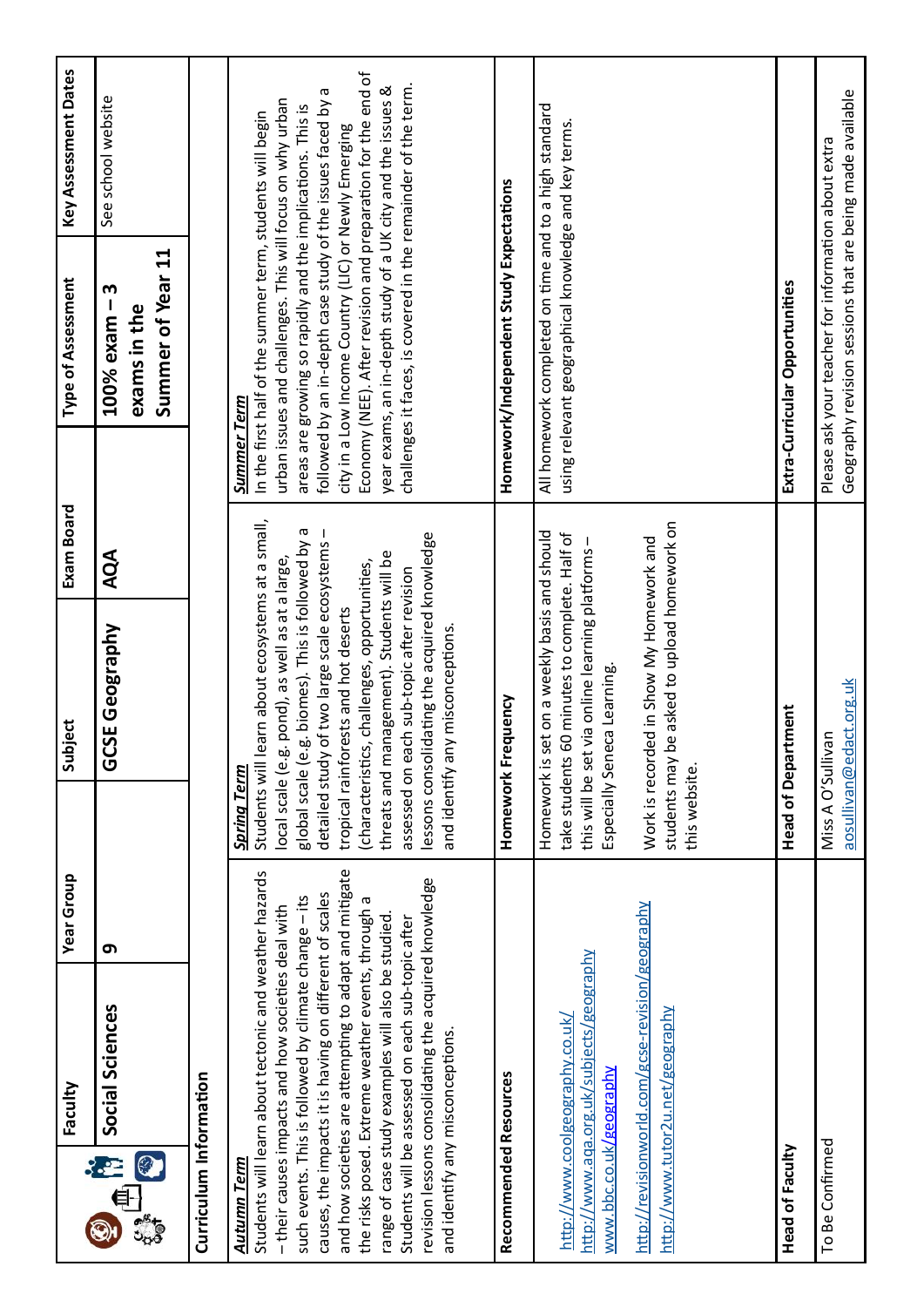|                                                                                     | Faculty                                                                                                                                                                                                                                                                                                                                                                                                                                                       | <b>Year Group</b>                                     | Subject                                                                                                                                                                                                                                                                                                                                                                                                       | Exam Board | Type of Assessment                                                                                                                                                                                                                                                                                                                                                                                                                                                                                   | <b>Key Assessment</b><br>Dates |
|-------------------------------------------------------------------------------------|---------------------------------------------------------------------------------------------------------------------------------------------------------------------------------------------------------------------------------------------------------------------------------------------------------------------------------------------------------------------------------------------------------------------------------------------------------------|-------------------------------------------------------|---------------------------------------------------------------------------------------------------------------------------------------------------------------------------------------------------------------------------------------------------------------------------------------------------------------------------------------------------------------------------------------------------------------|------------|------------------------------------------------------------------------------------------------------------------------------------------------------------------------------------------------------------------------------------------------------------------------------------------------------------------------------------------------------------------------------------------------------------------------------------------------------------------------------------------------------|--------------------------------|
| $\circledcirc$<br>经电<br>$\overline{\mathbf{e}}_{\mathbf{p}\mathbf{p}}^{\mathbf{g}}$ | Social Sciences                                                                                                                                                                                                                                                                                                                                                                                                                                               | G                                                     | GCSE History                                                                                                                                                                                                                                                                                                                                                                                                  | AQA        | Summer of Year 11<br>2<br>$100%$ exam $-$<br>exams in the                                                                                                                                                                                                                                                                                                                                                                                                                                            | See school website             |
| Curriculum Information                                                              |                                                                                                                                                                                                                                                                                                                                                                                                                                                               |                                                       |                                                                                                                                                                                                                                                                                                                                                                                                               |            |                                                                                                                                                                                                                                                                                                                                                                                                                                                                                                      |                                |
| misconceptions.<br><b>Autumn Term</b>                                               | and knowledge about Elizabethan England, 1568-<br>theatre, the poor and sailing to countries beyond<br>upbringing, how she became Queen, what it was<br>like to live in Elizabethan times - in particular the<br>Europe. Students will be assessed on each sub-<br>Students will learn a mixture of skills, concepts<br>topic after revision lessons consolidating the<br>1603. This unit will focus on Elizabeth's<br>acquired knowledge and identifying any | concepts and<br>Students will<br><b>Spring Term</b>   | England, 1568-1603. This term the focus will<br>knowledge about Elizabethan<br>Catholics), the threat posed to Elizabeth by<br>consolidating the acquired knowledge and<br>Spain. Students will be assessed on each<br>be on religious conflict (Protestants and<br>Mary, Queen of Scots and conflict with<br>earn a mixture of skills,<br>sub-topic after revision lessons<br>identifying any misconceptions | Empire     | knowledge about migration to and from Britain over the<br>processes of colonisation and the impact of the British<br>revision lessons consolidating the acquired knowledge<br>and identifying any misconceptions. There is an end of<br>Year 9 examination to check students' progress and<br>last one thousand years. Students will focus on the<br>Students will learn a mixture of skills, concepts and<br>Students will be assessed on each sub-topic after<br><b>Summer Term</b><br>attainment. |                                |
| Recommended Resources                                                               |                                                                                                                                                                                                                                                                                                                                                                                                                                                               | Homework Fr                                           | equency                                                                                                                                                                                                                                                                                                                                                                                                       |            | Homework/Independent Study Expectations                                                                                                                                                                                                                                                                                                                                                                                                                                                              |                                |
| www.bbc.co.uk/history                                                               | http://revisionworld.com/gcse-revision/history<br>http://www.aqa.org.uk/subjects/history<br>http://www.tutor2u.net/history                                                                                                                                                                                                                                                                                                                                    | take students<br>Homework is<br>complete.<br>website. | Learning activities are recorded on Show My<br>Homework and students may be asked on<br>set once a week and should<br>occasion to upload homework on this<br>between 45 minutes to                                                                                                                                                                                                                            |            | All homework completed on time and to a high standard<br>using relevant historical knowledge, skills and concepts.                                                                                                                                                                                                                                                                                                                                                                                   |                                |
| Head of Faculty                                                                     |                                                                                                                                                                                                                                                                                                                                                                                                                                                               | Department                                            | Coordinator                                                                                                                                                                                                                                                                                                                                                                                                   |            | Extra-Curricular Opportunities                                                                                                                                                                                                                                                                                                                                                                                                                                                                       |                                |
| To Be Confirmed                                                                     |                                                                                                                                                                                                                                                                                                                                                                                                                                                               | Ms M Hussain                                          | mhussain@edact.org.uk                                                                                                                                                                                                                                                                                                                                                                                         |            | Please ask your History teacher for information about<br>extra History revision sessions that will be available.                                                                                                                                                                                                                                                                                                                                                                                     |                                |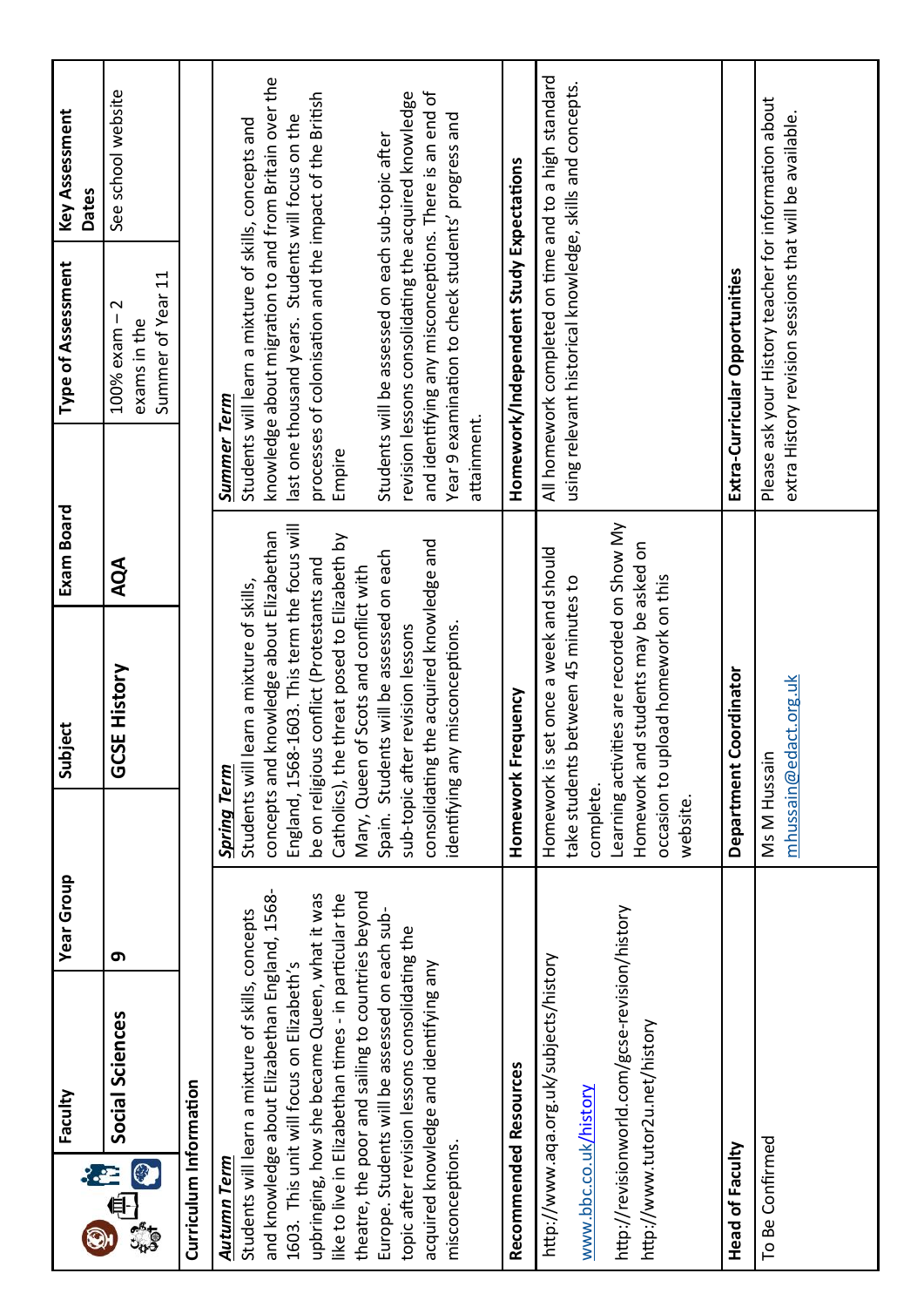<span id="page-23-0"></span>

|                                                                | Faculty         | <b>Year Group</b> | Subject                                                                     | Exam Board          | Type of Assessment                                                                                 | Key Assessment Dates                       |
|----------------------------------------------------------------|-----------------|-------------------|-----------------------------------------------------------------------------|---------------------|----------------------------------------------------------------------------------------------------|--------------------------------------------|
|                                                                | Social Sciences | ෨                 | Religion and<br>GCSE<br>Life                                                | AQA Specification A | 100% Exam                                                                                          | February 2022<br>October 2021<br>June 2022 |
| Curriculum Information                                         |                 |                   |                                                                             |                     |                                                                                                    |                                            |
|                                                                |                 |                   |                                                                             |                     |                                                                                                    |                                            |
| Autumn Term                                                    |                 |                   | Spring Term                                                                 |                     | Summer Term                                                                                        |                                            |
| Introduction/Religion and Life/PHSE<br>Including               |                 |                   | beliefs/PHSE<br>The nature of God<br>Christianity                           |                     | Christianity practices / PHSE<br>Salvation                                                         |                                            |
| Abortion                                                       |                 |                   | The oneness of God and the Trinity                                          |                     | Worship                                                                                            |                                            |
| Animal experimentation<br>Euthanasia                           |                 |                   | The incarnation<br>Creation                                                 |                     | Sacraments<br>Prayer                                                                               |                                            |
| The origins of the universe                                    |                 |                   | The crucifixion                                                             |                     | The role of the church                                                                             |                                            |
| The death penalty                                              |                 |                   | Resurrection                                                                |                     | Persecution                                                                                        |                                            |
| Stewardship                                                    |                 |                   | Life after death                                                            |                     | Relationships and families                                                                         |                                            |
| Origins of life<br>Equality                                    |                 |                   | lleH bna<br>Heaven                                                          |                     |                                                                                                    |                                            |
|                                                                |                 |                   |                                                                             |                     |                                                                                                    |                                            |
| Recommended Resources                                          |                 |                   | Homework Frequency                                                          |                     | Homework/Independent Study Expectations                                                            |                                            |
| www.aqa.co.uk                                                  |                 |                   | Homework is set weekly on show my                                           |                     | All homework completed on time and to a high standard                                              |                                            |
| www.bbc.co.uk                                                  |                 |                   | homework, and should take students<br>30-60 minutes to complete.<br>between |                     | Homework will generally be past paper questions.<br>It will also include many quizzes set on SMHW. |                                            |
| www.request.org.uk                                             |                 |                   | Work is recorded in student planners<br>and on Show My Homework.            |                     |                                                                                                    |                                            |
|                                                                |                 |                   |                                                                             |                     |                                                                                                    |                                            |
| <b>Head of Department</b><br>jtaylor@edact.orguk<br>MrJ Taylor |                 |                   | Key Stage 4 - Mr J Taylor<br>jtaylor@edact.org.uk<br>Head of                | opportunities.      | Please ask your teacher about revision classes and<br>Extra-Curricular Opportunities               |                                            |